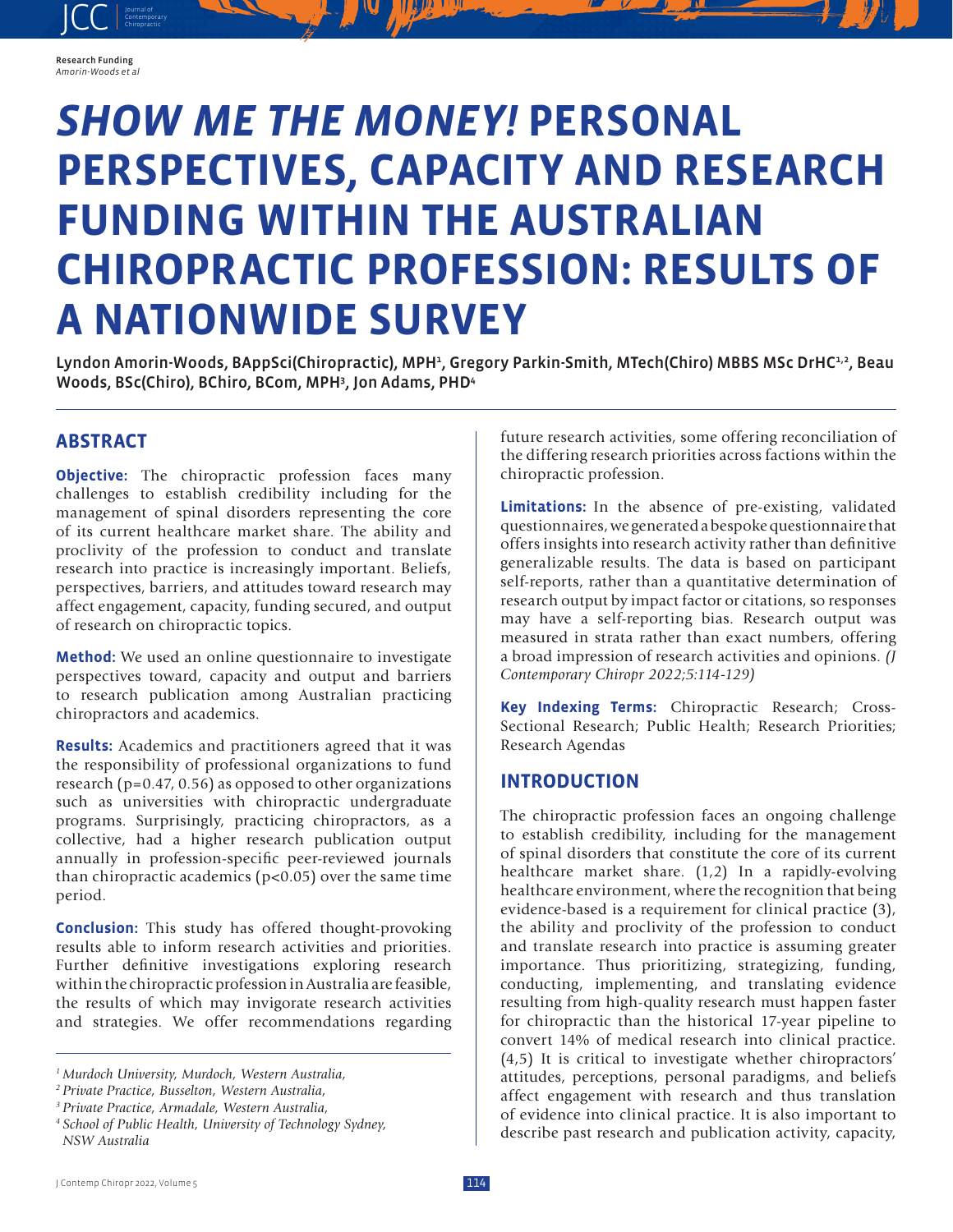barriers, collaboration and funding access to organize research and bolster output.

### *Beliefs and Perspectives*

The chiropractic profession has a colorful if a chequered history of opinions, beliefs, and ideologies that have shaped practice, some being metaphysical and others being mechanistic. It is reasonable that these beliefs and ideologies may influence ideas around research, research activity, and participation. The Australian Health Practitioner Regulation Agency (Ahpra) code of practice indicates that a practitioner may have their own personal views and opinions as long as they do not contradict public health policy and fundamental professional values. (3) However, a number of ideological and behavioral patterns within the profession may need reconciliation and alignment with regulatory codes of practice to identify research priorities and strategies. Part of this reconciliation process is to explore current attitudes, ideas, and activities in research across the chiropractic profession and identify overlapping research priorities.

Terminology in the chiropractic profession-specific lexicon has often engendered heated debate. This is nowhere better illustrated than around the term 'vertebral subluxation.' There are prolifically published proponents such as Holt and Haavik (6), while many other academics and educators (7,8) vocally reject such terminology as being simply historical, an artifact that creates a barrier to professional advancement. (9) The relevance of terminology and personal paradigms is that they likely influence the propensity of practitioners and academics to engage with research and research priorities. Exploring the impact of terminology on research and research participation remains important reconciliation and compromise on specific terminology being the goal of future research strategies within the chiropractic profession.

## *Publication Activity and Barriers*

Chiropractors are similar to other health professionals in terms of their favorable attitudes towards evidence-based practice (EBP), whilst expressing limitations and barriers related to EBP skills, research relevance, and lack of time. (10-14) Improvements in both research productivity and participation may be attained through collaborative, consensus-led research strategies, thereby also bolstering confidence and skills in doing research. Bakkum and Chapman (15) for example, found among chiropractors the most frequently cited barriers to publishing were pursuit of publishing as a low priority followed by a lack of time to prepare a manuscript. (15) Our study explored research priorities and participation, which in turn, may inform research priorities and stakeholders, alongside the most valuable topics needing investigation.

Barriers to publication in the chiropractic community are closely related to the concept of knowledge transfer (KT). (16,17) This is a term that is often used interchangeably with phrases such as translational research, knowledge mobilization, and knowledge exchange. (16-18) Knowledge translation, also known as the science of implementation, is increasingly recognized as a critical element in improving healthcare delivery and aligning the use of research knowledge with clinical practice.  $(16, 17, 19)$ 

A systematic approach may assist in identifying barriers to publication to help understand why a specific gap persists between what is known to be effective, what is done and how this gap might be reduced. (17). Kawchuk *et al* (17) listed multiple strategies for KT in chiropractic which may have application in facilitating research output among both academics and practitioners. Several studies have previously itemized the primary barriers to implementing evidence in clinical practice. These include a lack of time and the lack of skills to navigate and appraise literature. While these are two important barriers, over 250 other barriers have been identified with respect to medical physicians. (20) Quite often, these barriers are easy to appreciate if they are grouped into those affected by individuals and those external. (21)

## *Funding*

There are currently several key stakeholders who fund research in the Australian chiropractic landscape who have also published research agendas, strategies or priorities upon which we previously reported. (22) Internal professional funding initiatives in Australia have included establishing the world's largest voluntary practice-based chiropractic research network, the Australian Chiropractic Research Network (ACORN) (23,24); assisting the establishment of the Chiropractic Academy of Research Leadership (CARL) program (25-28), scholarships for higher degree research (HDR) candidates (29,30), and for individual research projects. (31) More generic financial assistance toward university-based chiropractic programmes, national research conferences and symposia has also been forthcoming. (32-35) It is difficult however to measure individual or institutional funding secured in the absence of any aggregated publicly available sources or internal university balance sheets due to 'commercial in confidence' restrictions.

Historically, there has been relatively few instances of funding sourced from outside the profession for research in chiropractic topics in Australia, especially external, category 1-3 Higher Education Research Data Collection (HERDC) - funding. Consequently, Australian chiropractic professional membership organizations have unilaterally undertaken various initiatives to support healthcare research and build research capacity totalling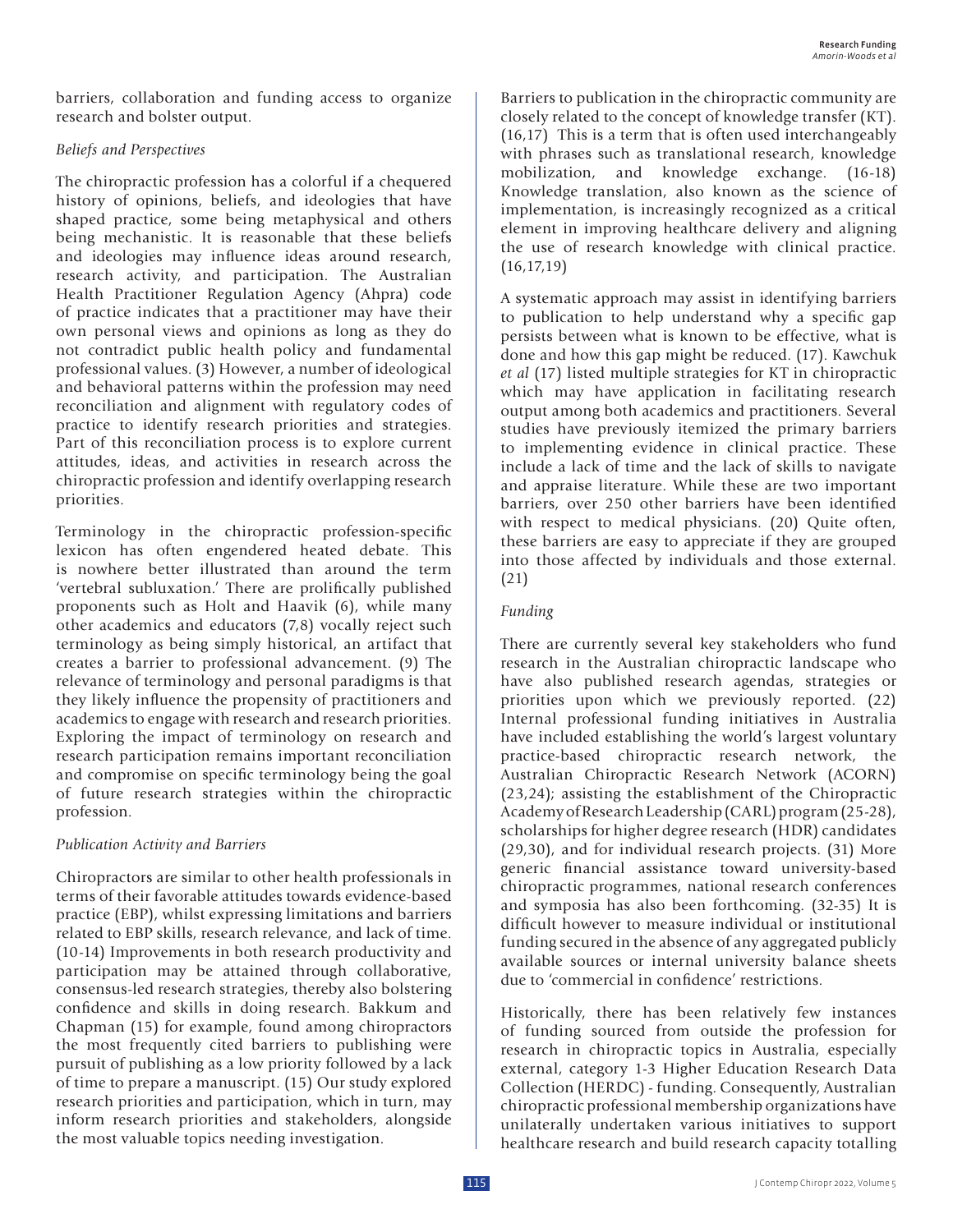approximately AUD\$3.4 million in the last decade. (36) As reported previously, this sum is very low when compared for example, to private pharamaceutical research (36,37) or physiotherapy. (38) This is all the more reason to develop research strategies that are inclusive, promote practitioner participation and facilitate implementation of consensus-led research areas.

Encouragingly, in June 2021 the Australian Federal Minister for Health and Aging, Greg Hunt MP (39) announced a funding collaboration. The first of its kind, it included funding by the Australian Medical Research Future Fund (MRFF) (40), Macquarie University (41), the ACA and the Australian Physiotherapy Association (APA) for a AUD\$2.1 million study to investigate whether patients with low back pain would benefit from team-based care by integrating physiotherapists or chiropractors into GP clinics.

#### *Aims and Objectives*

While the primary aim of our study was to identify and compare the research priorities of Australian practicing chiropractors and academics across listed research domains, and to seek their views on existing chiropractic research strategies (already published) (22), parallel objectives were to gain insight into the perspectives toward research, current capacity for research output and funding secured by academics and researchers. This paper reports on the latter group of items that is, research perspectives, publication output, barriers, collaboration and funding secured in the previous 5 years.

# **METHODS**

#### *Study Design, Setting and Participants*

Details of the methods and strategies employed to recruit study participants and development of the online survey used for this study have been published elsewhere. (36) Briefly, Australian chiropractic academics (n=220) and practicing chiropractors (n=1680) were invited to participate in an online survey via an email containing a link. Practicing chiropractors were invited to participate via a link to the online survey questionnaire distributed to members of the Australian Chiropractic Research Network (ACORN) - a national practice-based research network housing a nationally representative sample of Australian chiropractors. (1,2) The survey was conducted between the 19th of February and the 24th of May, 2019 using the Survey Monkey platform. (42) Two further follow-up invitations were also sent at 4-week intervals as per standard online survey protocols. (43) The study was approved by the Human Research Ethics Committee of the University of South Australia (UniSA Ethics Protocol #0000035553) and all methods were performed in accordance with the relevant guidelines and regulations.

#### *Survey Instrument, Variables and Measurements*

The questionnaire introduction explained the approximate duration, purpose and contents of the study, that survey completion was voluntary, and that participant information was anonymous. Consent was implied by completing the survey. Participants were asked to provide applicable demographic information such as age, gender, years in practice and/or academia, academic qualifications, and practice location. In most sections of the survey participants were invited to make suggestions or comments in the open text boxes provided within the survey instrument.

The various categories of questions are presented below;

| <b>Category</b>                           | Questions/<br><b>Statements</b>                                                                       | <b>Options</b>                                                                                                                                                                                                                                                                                                                                                                                             |
|-------------------------------------------|-------------------------------------------------------------------------------------------------------|------------------------------------------------------------------------------------------------------------------------------------------------------------------------------------------------------------------------------------------------------------------------------------------------------------------------------------------------------------------------------------------------------------|
| Responsibility<br>to fund<br>research     | "It is the responsibility<br>of the following to<br>directly fund research".                          | Rated from (1) very<br>important to (5) very<br>unimportant)                                                                                                                                                                                                                                                                                                                                               |
|                                           |                                                                                                       | • Australian<br>Chiropractors<br>Association (ACA)<br>• Chiropractic Australia<br>(CA)<br>• Australian Spinal<br>Research Foundation<br>(ASRF)<br>• Chiropractic Australia<br>Research Foundation<br>(CARF)<br>• Australian universities<br>with chiropractic<br>programs<br>· Field practitioners                                                                                                         |
| Perspectives<br>on chiropractic<br>topics | "Please indicate the<br>level of importance you<br>ascribe to the following<br>features of research;" | Rated from (1) very<br>important to (5) very<br>unimportant). "I am<br>more likely to engage<br>with research<br>• Published in<br>chiropractic focused<br>journals"<br>• That uses traditional<br>chiropractic<br>terminology such as<br>subluxation"<br>• Performed by<br>chiropractors"<br>• Focused on<br>traditional<br>Chiropractic<br>Philosophy"<br>• Focused on<br>musculoskeletal<br>conditions" |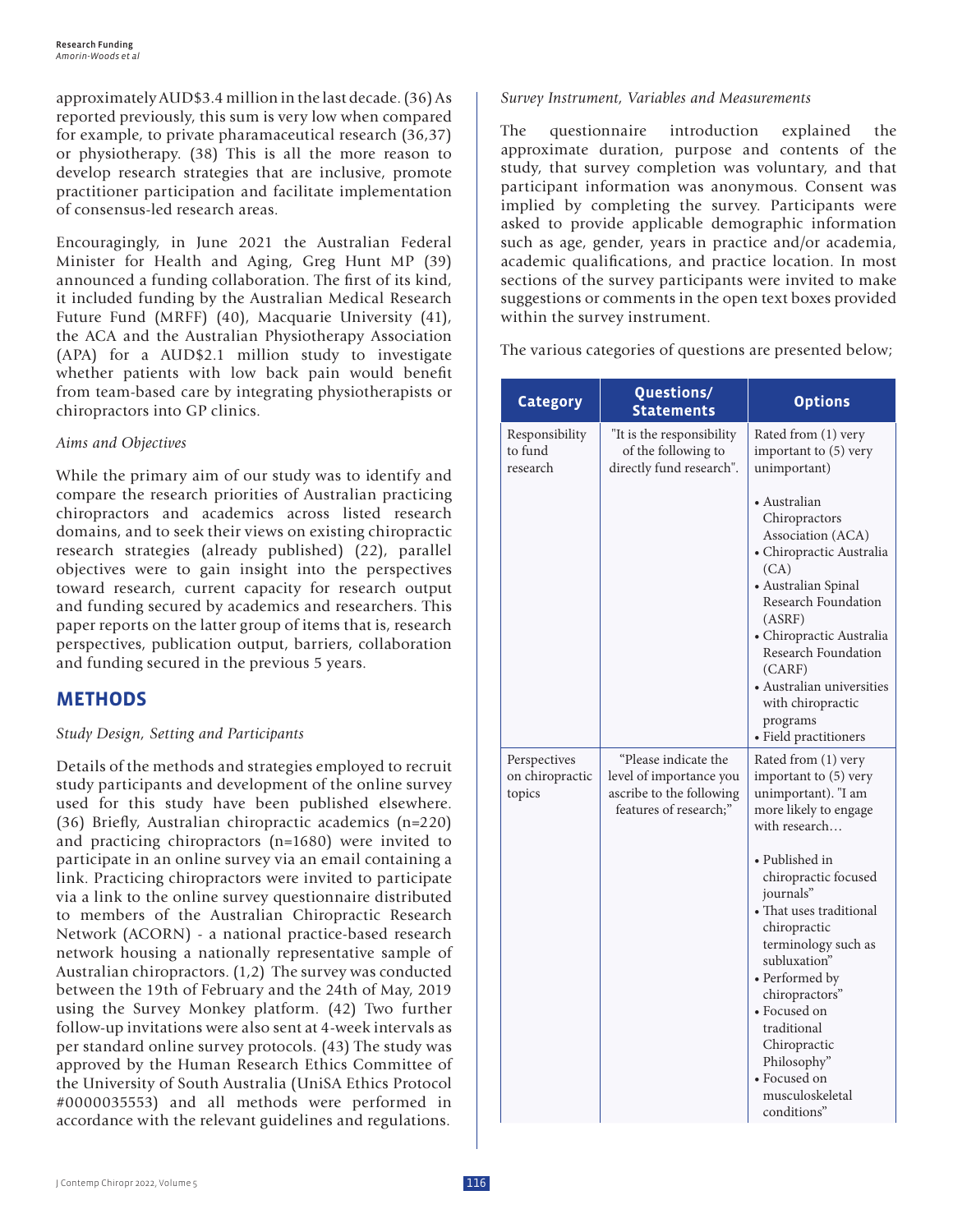|                         |                                                                                                                                                | • Focused on the<br>detection/correction<br>of vertebral<br>subluxations"<br>• Focused on<br>Chiropractic as<br>independent of<br>multi-disciplinary,<br>mainstream health<br>care"                                                                                                                                                                                                                                                                                                                                                                                                           | Collaboration               | "In the last 5 years have<br>you engaged in research<br>involving; collaboration<br>with individuals trained<br>in disciplines other<br>than chiropractic?<br>and collaboration<br>with individuals from<br>universities and/<br>or institutions other | Yes/No                                                                                                                                                                                                                                                                                                                                                                                                                                                                                                                                                                                                    |
|-------------------------|------------------------------------------------------------------------------------------------------------------------------------------------|-----------------------------------------------------------------------------------------------------------------------------------------------------------------------------------------------------------------------------------------------------------------------------------------------------------------------------------------------------------------------------------------------------------------------------------------------------------------------------------------------------------------------------------------------------------------------------------------------|-----------------------------|--------------------------------------------------------------------------------------------------------------------------------------------------------------------------------------------------------------------------------------------------------|-----------------------------------------------------------------------------------------------------------------------------------------------------------------------------------------------------------------------------------------------------------------------------------------------------------------------------------------------------------------------------------------------------------------------------------------------------------------------------------------------------------------------------------------------------------------------------------------------------------|
| Publication<br>activity | "In the last 5 years how<br>many of the following<br>have you authored/<br>presented?"                                                         | · Peer-reviewed journal<br>articles<br>• Academic/<br>scientific conference<br>presentations<br>• Academic/scientific<br>books/book chapters<br>in stratified options (0,<br>$1-5, 6-10, 11-20, >20$ ).<br>Types of research<br>• Commentary/opinion<br>• Case studies/case<br>series<br>• Observational studies<br>• Experimental studies<br>• Systematic,<br>integrative, or<br>narrative reviews/<br>meta-analyses<br>• Qualitative studies<br>• Mixed or multi-<br>methods<br>• Basic science<br>• Clinical science<br>• Public health<br>• Education &<br>workforce<br>• Generic topics. | Funding                     | than your employing<br>university/institution?"<br>"Which of the following<br>describes the research<br>funding you have<br>received to date?".                                                                                                        | • Category 1: Australian<br>competitive grants<br>(e.g., NHMRC, ARC)<br>• Category 2:<br>other public sector<br>research income (e.g.,<br>government business<br>enterprises, state govt.,<br>local govt)<br>• Category 3: industry<br>and other research<br>income (e.g.,<br>contracts, grants,<br>donations, bequests<br>and foundations)<br>• Category 4:<br>Cooperative Research<br>Centre (CRC)<br>research income,<br>• Other non-HERDC<br>categories of funding<br>• International A:<br>competitive, peer-<br>reviewed research<br>grant income (non-<br>Australian industry<br>or non-Australian |
| <b>Barriers</b>         | "Considering your<br>current situation, what<br>do you consider to be<br>the most important<br>barriers to you being<br>more research-active?" | Rated from (1) very<br>important to (5) very<br>unimportant)<br>• Lack of; time<br>• Interest<br>• Financial support<br>• Applicable<br>knowledge/skills<br>• Relevance and<br>institutional support.<br>Proportion of                                                                                                                                                                                                                                                                                                                                                                        |                             |                                                                                                                                                                                                                                                        | Government)<br>• International<br>B: other income<br>(contracts, grants,<br>donations, bequests<br>and foundations)<br>• University research<br>funding<br>· Personal/self-funded<br>research<br>• Other funding.                                                                                                                                                                                                                                                                                                                                                                                         |
|                         |                                                                                                                                                | $\bullet$ time 0-100%<br>(sliding scale)<br>• Currently devoted to                                                                                                                                                                                                                                                                                                                                                                                                                                                                                                                            | <b>Statistical Analysis</b> |                                                                                                                                                                                                                                                        |                                                                                                                                                                                                                                                                                                                                                                                                                                                                                                                                                                                                           |

research • Desire to devote to research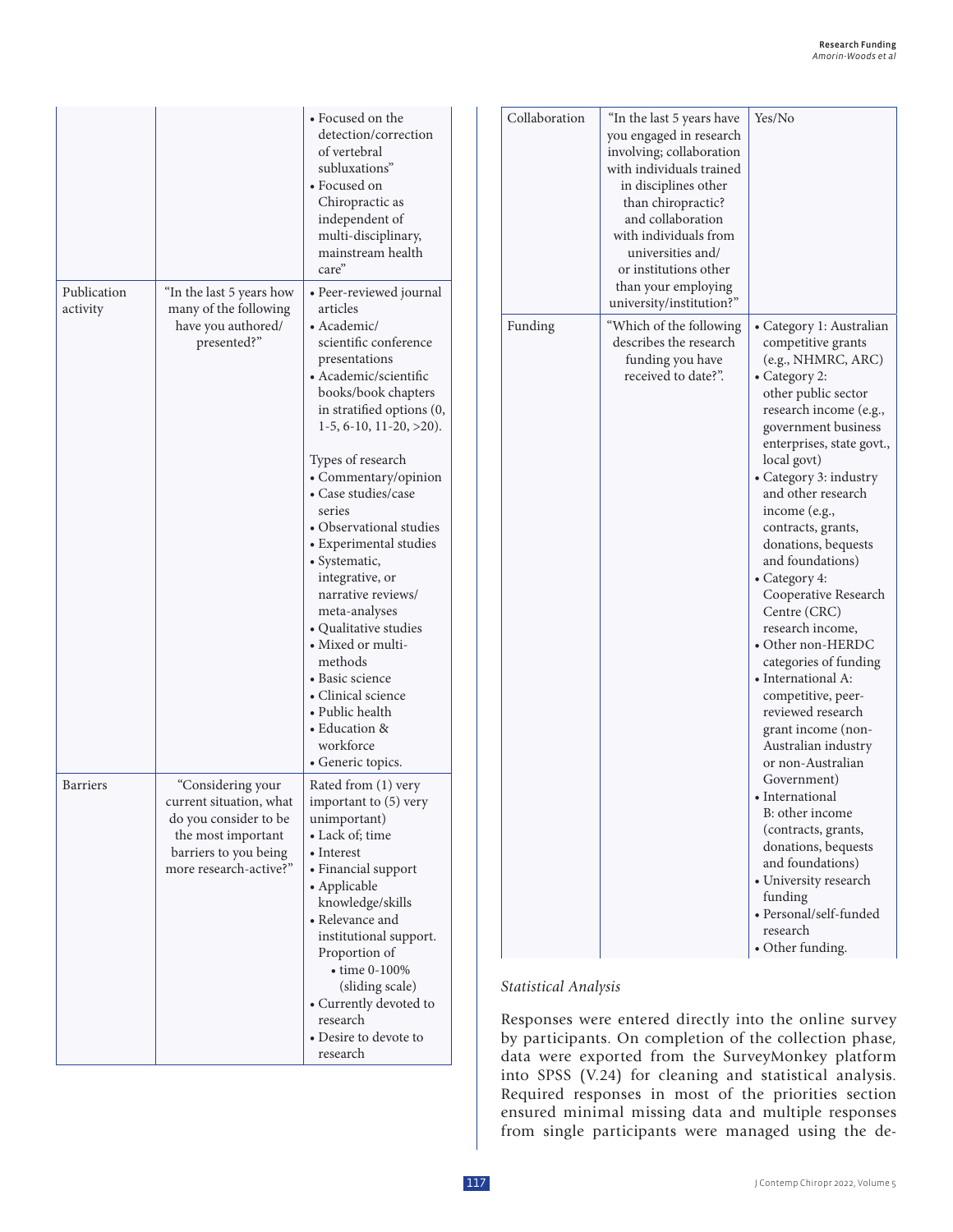duplication procedure for online surveys as described by Konstan *et al*. (44) Categorical data were descriptively analyzed using frequency distributions and percentages, and continuous data analyzed using the median and interquartile range (as data were not normally distributed). Differences between groups (i.e., academics vs. practitioners) in Likert scale responses (e.g., perceived research funding and resource allocation priorities) were assessed using independent samples Mann-Whitney U Test. Comparisons were tabulated of research priorities based upon responsibility to fund research, perspectives on published research, output volume and type by author, time spent in research, barriers to research, collaboration and funding secured. Differences in means for the rating scales were presented in a Bland-Altman scatter plot.

# **RESULTS**

## *Demographic Data*

Demographics of the participants have been previously reported thus will not be replicated here. (22)

# *Responsibility to fund research*

Academics and practitioners agreed that it was the responsibility of professional organizations and CARF (p=0.47, 0.56), universities with chiropractic programs (p=0.06) and field practitioners (p=0.64) to fund research. Practitioners and academics disagreed significantly  $(p=0.02)$  that it was the responsibility of the ASRF to fund research and further, 21.2% of academics compared with 5.9% of practitioners rated it as 'very unimportant' that it was the responsibility of the ASRF to fund research. However, most of both academics and practitioners somewhat or strongly agreed that professional associations (87.9%, 84.7%, respectively), the ASRF (72.7%, 87.3%), CARF (90.9%, 86.3%) and universities with chiropractic programs (87.9%, 95.3%) had a responsibility to fund research on chiropractic topics (Table 1). To a much lesser extent, over half of academics (57.6%) and practitioners (55.3%) agreed (somewhat or strongly) that funding to support chiropractic research was a responsibility of field practitioners.

# *Perspectives on published research*

Practitioners were significantly more likely than academics to agree with the statements (Table 2); "I am more likely to engage with research... published in chiropractic focused journals" (p=<0.001); "that uses traditional chiropractic terminology such as subluxation"  $(p=<0.001)$ , "performed by chiropractors"  $(p=0.02)$ , "focused on traditional Chiropractic Philosophy" (p=<0.001), "focused on the detection/correction of vertebral subluxations" (p=<0.001), "focused on Chiropractic as independent of multi-disciplinary, mainstream health care" (p=<0.001). Academics were also significantly  $(p=0.04)$  more likely than practitioners to agree with the statement; "I am more likely to engage with research focused on musculoskeletal conditions".

The Bland-Altman scatter plot (Fig 1) shows that three items lie within the 95% confidence interval upper and lower limits (dashed lines) – "by chiropractors," "chiropractic journals," and "chiropractic as independent," respectively - suggesting agreement (average is the solid line) on these three items between the 2 groups (academic and practitioner). There appears to be disagreement between the 2 groups for the 4 items of "MSK focused," "Detection/correction of subluxations,"

|                        | <b>Rating</b> | $\mathbf{1}$ | $\overline{2}$ | $\overline{\mathbf{3}}$ | 4        | 5       | <b>Median</b>  | $p=$ |
|------------------------|---------------|--------------|----------------|-------------------------|----------|---------|----------------|------|
| Professional           | Academics     | 20(60.6)     | 9(27.3)        | 2(6.1)                  | 1(3.0)   | 1(3.0)  | 1              | 0.47 |
| organizations          | Practitioners | 182(53.7)    | 105(31.0)      | 37(10.9)                | 11(3.2)  | 4(1.2)  | $\mathbf{1}$   |      |
| (ACA, CA)              |               |              |                |                         |          |         |                |      |
| Australian Spinal      | Academics     | 18(54.5)     | 6(18.2)        | 2(6.1)                  | 0(0.0)   | 7(21.2) | 1              | 0.56 |
| Research Foundation    | Practitioners | 245(72.5)    | 50(14.8)       | 18(5.3)                 | 5(1.5)   | 20(5.9) | 1              |      |
| (ASRF)                 |               |              |                |                         |          |         |                |      |
| Chiropractic Australia | Academics     | 24(72.7)     | 6(18.2)        | 3(9.1)                  | 0(0.0)   | 0(0.0)  | $\mathbf{1}$   | 0.56 |
| Research Foundation    | Practitioners | 233(69.1)    | 58 (17.2)      | 27(8.0)                 | 8(2.4)   | 11(3.3) | 1              |      |
| (CARF)                 |               |              |                |                         |          |         |                |      |
| Universities with      | Academics     | 24(72.7)     | 7(21.2)        | 3(9.1)                  | 1(3.0)   | 0(0.0)  | 1              | 0.06 |
| chiropractic programs  | Practitioners | 233(69.1)    | 53 (15.6)      | 12(3.5)                 | 4(1.2)   | 0(0.0)  | 1              |      |
| Field practitioners    | Academics     | 9(27.3)      | 10(30.3)       | 9(27.3)                 | 4(12.1)  | 1(3.0)  | 2              | 0.64 |
|                        | Practitioners | 78 (23.1)    | 109(32.2)      | 95(28.1)                | 34(10.1) | 22(6.5) | $\overline{2}$ |      |

*Table 1. Agreement for responsibility for chiropractic research funding and resource allocation by participating academics (n=33) and practitioners (n=340)*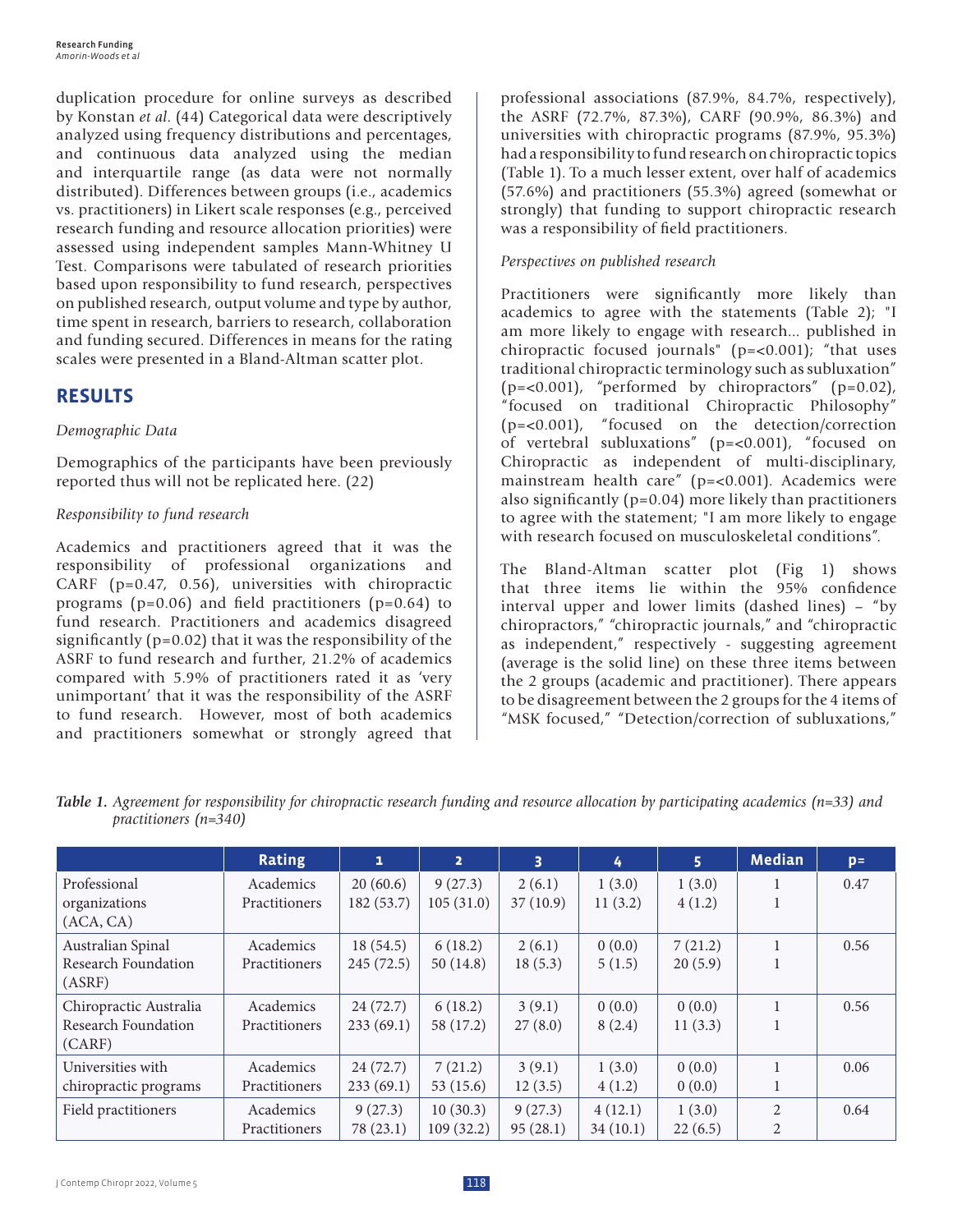| <b>Item</b>                     | <b>Group</b>  | <b>Mean</b> | <b>SD</b> | $(p=)$  | <b>Median</b>  | <b>Mode</b>    | <b>Skewness</b> |
|---------------------------------|---------------|-------------|-----------|---------|----------------|----------------|-----------------|
| Chiropractic journals           | Academics     | 2.8         | 1.13      | < 0.001 | $\mathfrak{D}$ | $\mathfrak{D}$ | 0.60            |
|                                 | Practitioners | 2.2         | 1.16      |         | 2              |                | 0.81            |
| Traditional chiropractic        | Academics     | 4.6         | 0.95      | < 0.001 | 5              | 5              | $-2.61$         |
| terminology                     | Practitioners | 3.2         | 1.52      |         | 3              | 5              | $-0.07$         |
| By chiropractors                | Academics     | 2.7         | 1.18      | 0.02    | 3              | 3              | 0.35            |
|                                 | Practitioners | 2.2         | 1.10      |         | 2              |                | 0.82            |
| <b>Traditional Chiropractic</b> | Academics     | 4.6         | 0.76      | < 0.001 | 5              | 5              | $-2.01$         |
| 'Philosophy'                    | Practitioners | 3.2         | 1.46      |         | 3              | 5              | $-0.08$         |
| MSK focussed                    | Academics     | 1.8         | 1.10      | 0.04    |                |                | 1.71            |
|                                 | Practitioners | 2.2         | 1.15      |         | 2              |                | 0.78            |
| Detection/correction of         | Academics     | 4.4         | 0.88      | < 0.001 | 5              | 5              | $-1.24$         |
| subluxations                    | Practitioners | 3.0         | 1.51      |         | 3              | 5              | 0.12            |
| Chiropractic as                 | Academics     | 3.7         | 1.42      | < 0.001 | $\overline{4}$ | 5              | $-0.62$         |
| independent                     | Practitioners | 2.6         | 1.52      |         | 3              |                | 0.37            |

*Table 2. Agreement on perspectives on published research by participating academics (n=33) and practitioners (n=340)*

"traditional chiropractic terminology," and "Traditional chiropractic philosophy," although borderline.

#### *Publication Output (Tables 3-5)*

Of academics, 39.4% reported publishing between 1-5 papers (av <1 per year) in the preceding 5 years while 24.2% reported not publishing any papers. There were 2 academics who reported publishing over 20 papers while there were 3 practitioners who reported publishing 20 or more papers in the same time frame and just under 9% of field practitioners reported they had published a scientific paper in the last 5 years. Approximately onethird (30.3%) of academics had not made a presentation at a scientific conference, while 75.8% reported not publishing a book chapter in the last 5 years. There were





2 field practitioners who reported publishing >20 book chapters in the last 5 years.

For academics, in descending order the most frequent types of publications (>=5) were; experimental studies in clinical science (n=8), experimental studies in education & workforce (n=7), systematic, integrative or narrative reviews/meta-analyses in clinical science (n=7), commentary/opinion articles in education & workforce  $(n=6)$ , observational studies in clinical science  $(n=6)$ , observational studies in education & workforce (n=6), qualitative studies in education & workforce (n=6), mixed or multi-methods in clinical science (n=6) and commentary/opinion articles in clinical science (n=5).

For practitioners in descending order the most frequent types of publications (>=5) were case studies/case series in clinical science (n=18), observational studies in clinical science (n=10), systematic, integrative or narrative reviews/meta-analyses in clinical science (n=9), commentary/opinion articles in clinical science  $(n=8)$ , experimental studies in clinical science  $(n=7)$ , commentary/opinion articles in education & workforce (n=6), commentary/opinion articles in public health (n=6), commentary/opinion articles in generic topics (n=6), systematic, integrative or narrative reviews/metaanalyses in basic science (n=6) and experimental studies in basic science (n=5).

Academics reported on average spending 24.9% of their time on research while practitioners reported 6.9%. Of academics reporting no publications in the last 5 years, 6 (18.2% excluding PG-HDR students) reported spending on average 15.3% of their time currently engaged in research. Both groups reported a desire to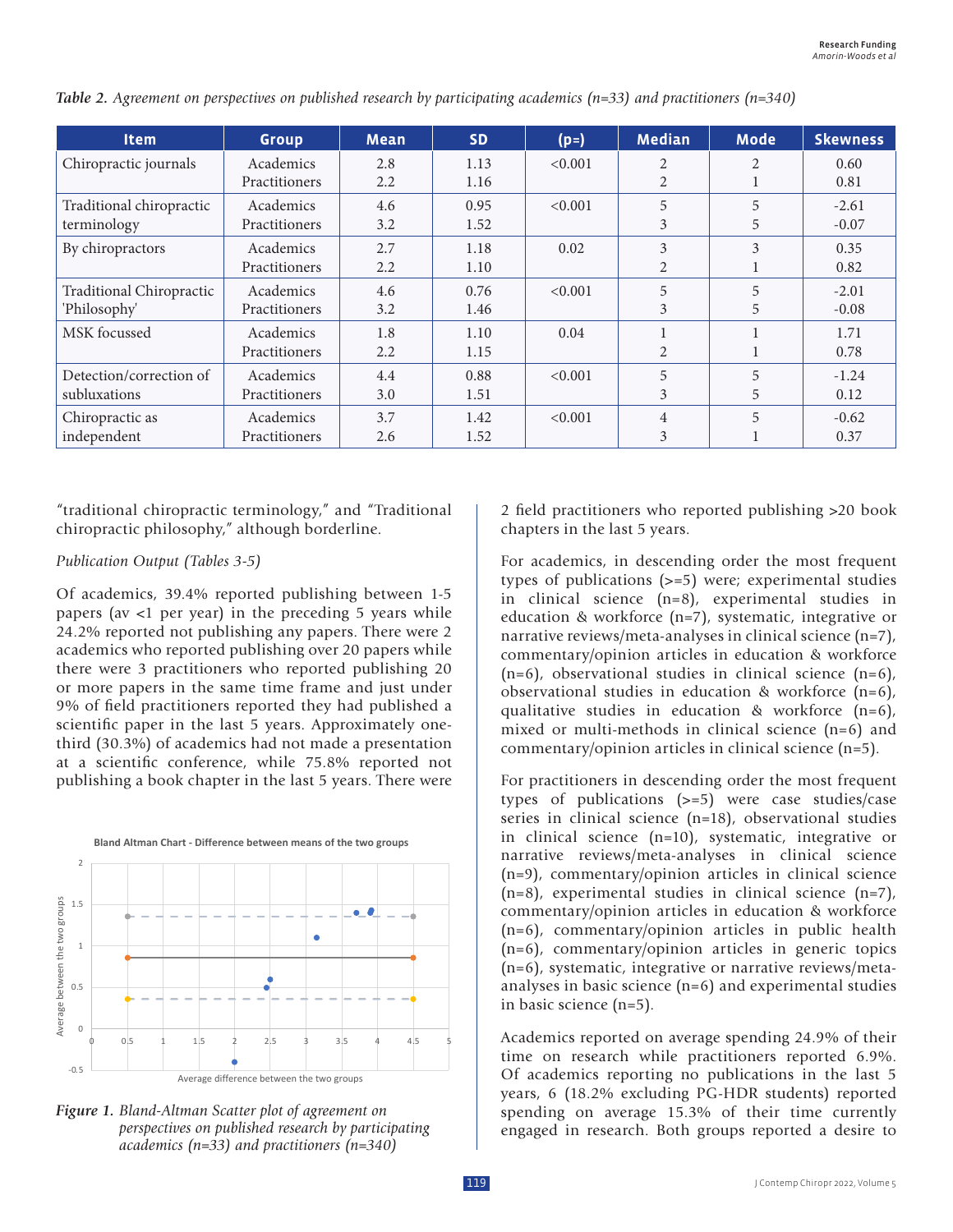spend significantly more time on research (academics 1.7, practitioners 2.9 times). Time (academics 59.4%, practitioners 61.6%) and financial support (academics 40.6%, 34.8% practitioners) were reported as the greatest barriers to research activity. Practitioners reported knowledge and skills (33%) and institutional support (20.7%) as barriers while 15.7% listed lack of interest as a barrier. Collaboration was common among academics both with other institutions (66.7%) and with researchers from other professions (78.8%).

*Table 3. Publication output by type in previous 5 years by participating academics (n=33) and practitioners (n=340) Numbers indicate at least one in each category not precise totals, (% of responses within item)*

|                   |                  |                |                | <b>Academic</b> | <b>Practitioner</b> |
|-------------------|------------------|----------------|----------------|-----------------|---------------------|
| Peer-reviewed     |                  |                |                | $(n=)$          |                     |
| journal articles  |                  | $\mathbf{0}$   |                | 8 (24.2%)       | 288 (84.7%)         |
|                   |                  | $1 - 5$        |                | 13 (39.4%)      | 21 (6.2%)           |
|                   |                  |                | $6 - 10$       | $4(12.1\%)$     | $3(0.9\%)$          |
|                   |                  |                | $11 - 20$      | $4(12.1\%)$     | $3(0.9\%)$          |
|                   |                  | >20            |                | $2(6.1\%)$      | $3(0.9\%)$          |
| Academic/         |                  | $\theta$       |                | 10 (30.3%)      | 271 (79.7%)         |
| scientific        |                  | $1 - 5$        |                | 15 (45.5%)      | 37 (10.9%)          |
| conference        |                  |                | $6 - 10$       | $3(9.1\%)$      | 5(1.5%)             |
| presentations     |                  |                | $11 - 20$      | $2(6.1\%)$      | $3(0.9\%)$          |
|                   |                  | >20            |                | $2(6.1\%)$      | $2(0.6\%)$          |
| Academic/         |                  | $\mathbf{0}$   |                | 25 (75.8%)      | 306 (90.0%)         |
| scientific books/ |                  | $1 - 5$        |                | $7(21.2\%)$     | $9(2.6\%)$          |
| book chapters     |                  |                | $6 - 10$       | $0(0.0\%)$      | $1(0.3\%)$          |
|                   |                  |                | $11 - 20$      | $0(0.0\%)$      | $0(0.0\%)$          |
|                   |                  |                |                |                 |                     |
|                   |                  | $>20$          |                | $0(0.0\%)$      | $2(0.6\%)$          |
| Publications      | Basic science    | $\Omega$       | 31             | $(93.9\%)$      | 337 (99.1%)         |
| (volume)          |                  |                | $\overline{c}$ | $(6.1\%)$       | $3(0.9\%)$          |
| Commentary/       | Clinical science | $\theta$       | 28             | $(84.8\%)$      | 332 (97.6%)         |
| opinion articles  |                  |                | 5              | $(15.2\%)$      | 8 (2.4%)            |
|                   | Public health    | $\theta$       | 31             | $(93.9\%)$      | 334 (98.2%)         |
|                   |                  |                | $\overline{c}$ | $(6.1\%)$       | $6(1.8\%)$          |
|                   | Education &      | $\mathbf{0}$   | 27             | $(81.8\%)$      | 334 (98.2%)         |
|                   | workforce        |                | 6              | $(18.2\%)$      | $6(1.8\%)$          |
|                   |                  | $\theta$       | 32             | $(97.0\%)$      | 334 (98.2%)         |
|                   | Generic topic    |                | $\mathbf{1}$   | $(3.0\%)$       | $6(1.8\%)$          |
| Case studies/     | Basic science    | $\overline{0}$ | 32             | $(97.0\%)$      | 337 (99.1%)         |
| case series       |                  |                | 1              | $(3.0\%)$       | $3(0.9\%)$          |
|                   | Clinical science | $\mathbf{0}$   | 29             | $(87.9\%)$      | 322 (94.7%)         |
|                   |                  |                | 4              | $(12.1\%)$      | 18 (5.3%)           |
|                   | Public health    | $\theta$       | 33             | $(100.0\%)$     | 339 (99.7%)         |
|                   |                  |                | $\overline{0}$ | $(0.0\%)$       | $1(0.3\%)$          |
|                   | Education &      | $\theta$       | 31             | $(93.9\%)$      | 339 (99.7%)         |
|                   | workforce        |                | $\overline{2}$ | $(6.1\%)$       | $1(0.3\%)$          |
|                   |                  | $\theta$       | 32             | $(97.0\%)$      | 340 (100.0%)        |
|                   | Generic topic    |                | $\mathbf{1}$   | $(3.0\%)$       | $0(0.0\%)$          |
| Observational     | Basic science    | $\theta$       | 32             | $(97.0\%)$      | 336 (98.8%)         |
| studies           |                  |                | $\mathbf{1}$   | $(3.0\%)$       | $4(1.2\%)$          |
|                   | Clinical science | $\mathbf{0}$   | 27             | $(81.8\%)$      | 330 (97.1%)         |
|                   |                  |                | 6              | $(18.2\%)$      | $10(2.9\%)$         |
|                   | Public health    | $\mathbf{0}$   | 31             | $(93.9\%)$      | 336 (98.8%)         |
|                   |                  |                | $\overline{2}$ | $(6.1\%)$       | $4(1.2\%)$          |
|                   | Education &      | $\Omega$       | 27             | (81.8%)         | 338 (99.4%)         |
|                   | workforce        |                | 6              | $(18.2\%)$      | $2(0.6\%)$          |
|                   |                  | $\theta$       | 32             | $(97.0\%)$      | 340 (100.0%)        |
|                   | Generic topic    |                | 1              | $(3.0\%)$       | $0(0.0\%)$          |

| Experimental    | Basic science    | $\Omega$       | 29             | $(87.9\%)$  | 335 (98.5%)  |
|-----------------|------------------|----------------|----------------|-------------|--------------|
| studies         |                  |                | 4              | $(12.1\%)$  | 5(1.5%)      |
|                 | Clinical science | $\mathbf{0}$   | 25             | $(75.8\%)$  | 333 (97.9%)  |
|                 |                  |                | 8              | $(24.2\%)$  | $7(2.1\%)$   |
|                 | Public health    | $\overline{0}$ | 32             | $(97.0\%)$  | 339 (99.7%)  |
|                 |                  |                | $\mathbf{1}$   | $(3.0\%)$   | $1(0.3\%)$   |
|                 | Education &      | $\theta$       | 26             | $(78.8\%)$  | 339 (99.7%)  |
|                 | workforce        |                | 7              | $(21.2\%)$  | $1(0.3\%)$   |
|                 |                  | $\Omega$       | 32             | $(97.0\%)$  | 340 (100.0%) |
|                 | Generic topic    |                | 1              | $(3.0\%)$   | $0(0.0\%)$   |
| Systematic,     | Basic science    | $\Omega$       | 33             | $(100.0\%)$ | 334 (98.2%)  |
| Integrative     |                  |                | $\theta$       | $(0.0\%)$   | 6(1.8%)      |
| or Narrative    | Clinical science | $\theta$       | 26             | $(78.8\%)$  | 331 (97.4%)  |
| Reviews / Meta  |                  |                | 7              | $(21.2\%)$  | $9(2.6\%)$   |
| Analyses        | Public health    | $\overline{0}$ | 30             | $(90.9\%)$  | 336 (98.8%)  |
|                 |                  |                | 3              | $(9.1\%)$   | $4(1.2\%)$   |
|                 | Education &      | $\mathbf{0}$   | 30             | $(90.9\%)$  | 337 (99.1%)  |
|                 | workforce        |                | 3              | $(9.1\%)$   | $3(0.9\%)$   |
|                 |                  | $\overline{0}$ | 32             | $(97.0\%)$  | 340 (100.0%) |
|                 | Generic topic    |                | 1              | $(3.0\%)$   | $0(0.0\%)$   |
| Qualitative     | Basic science    | $\Omega$       | 33             | $(100.0\%)$ | 336 (98.8%)  |
| studies         |                  |                | $\overline{0}$ | $(0.0\%)$   | $4(1.2\%)$   |
|                 | Clinical science | $\theta$       | 31             | $(93.9\%)$  | 339 (99.7%)  |
|                 |                  |                | $\overline{2}$ | $(6.1\%)$   | $1(0.3\%)$   |
|                 | Public health    | $\theta$       | 31             | $(93.9\%)$  | 339 (99.7%)  |
|                 |                  |                | $\overline{2}$ | $(6.1\%)$   | $1(0.3\%)$   |
|                 | Education &      | $\theta$       | 27             | $(81.8\%)$  | 339 (99.7%)  |
|                 | workforce        |                | 6              | $(18.2\%)$  | $1(0.3\%)$   |
|                 |                  | $\theta$       | 32             | $(97.0\%)$  | 340 (100.0%) |
|                 | Generic topic    |                | $\mathbf{1}$   | $(3.0\%)$   | $0(0.0\%)$   |
| Mixed or multi- | Basic science    | $\theta$       | 32             | $(97.0\%)$  | 336 (98.8%)  |
| methods         |                  |                | $\mathbf{1}$   | $(3.0\%)$   | $4(1.2\%)$   |
|                 | Clinical science | $\overline{0}$ | 27             | $(81.8\%)$  | 337 (99.1%)  |
|                 |                  |                | 6              | $(18.2\%)$  | $3(0.9\%)$   |
|                 | Public health    | $\mathbf{0}$   | 33             | $(100.0\%)$ | 338 (99.4%)  |
|                 |                  |                | $\overline{0}$ | $(0.0\%)$   | $2(0.6\%)$   |
|                 | Education &      | $\theta$       | 32             | $(97.0\%)$  | 339 (99.7%)  |
|                 |                  |                | $\mathbf{1}$   | $(3.0\%)$   | $1(0.3\%)$   |
|                 | workforce        |                |                |             |              |
|                 |                  | $\Omega$       | 32             | $(97.0\%)$  | 340 (100.0%) |

*Funding Secured in the Preceding 5 Years (Table 6)*

The majority (78.8%) of academics reported not having secured any funding for research with 3 academics reporting having secured Category 1 funding in the preceding 5 years. The two most reported sources of funding secured (54.5%) were university funding and category 3 (39.4%). Of academics, 27.3% reported selffunding their own research.

# **DISCUSSION**

## *Responsibility to Fund Research*

This is the first study to capture data from both academics and field practitioners in this space. Both groups agreed that professional associations, the Australian Spinal Research Foundation (ASRF), Chiropractic Australia Research Foundation (CARF) and universities with chiropractic programs all had a responsibility to allocate funding and resources to support chiropractic research. While 72.7% of academics agreed it was the responsibility of the ASRF to fund research, this is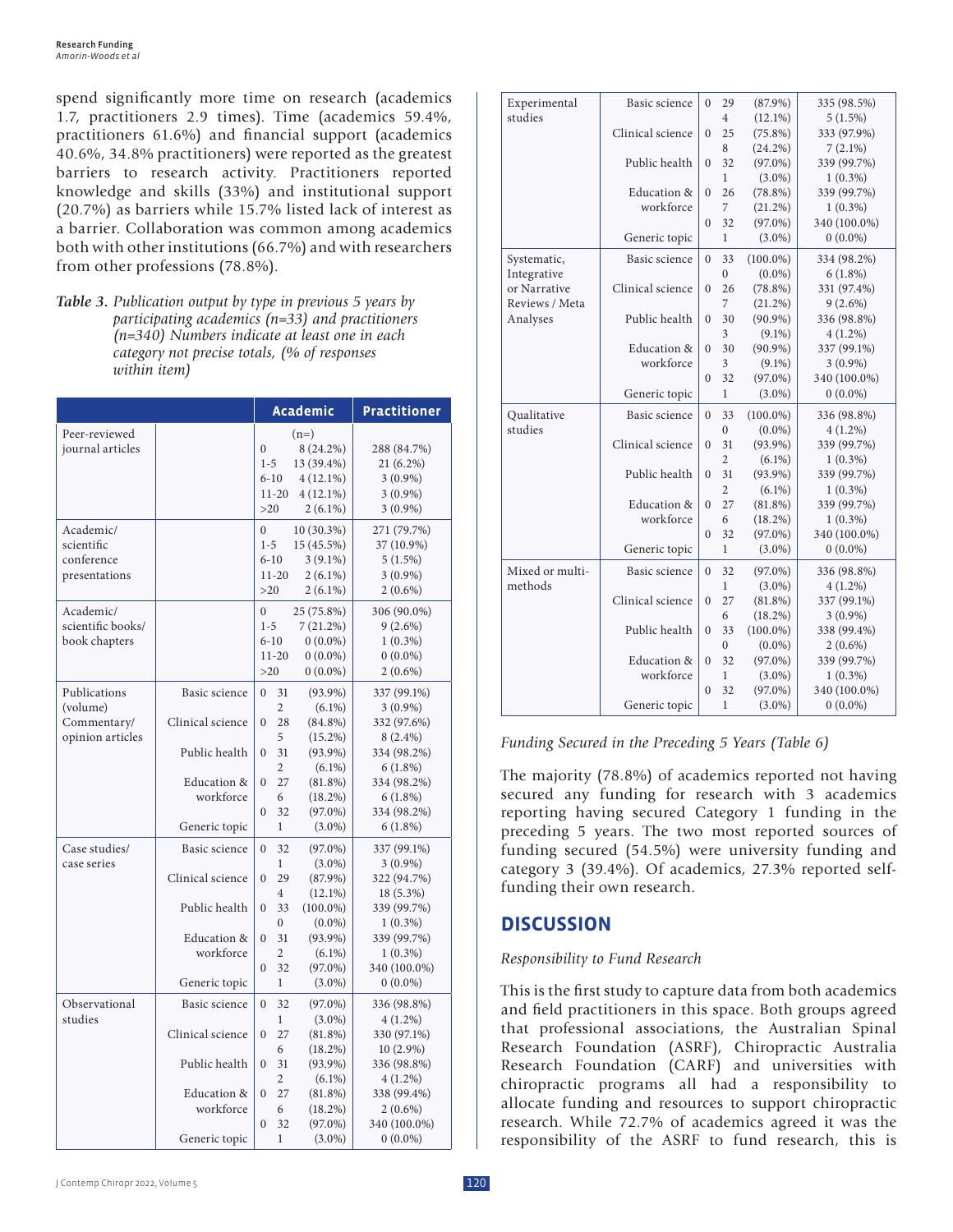| <b>Papers</b>    | <b>Conferences</b> | <b>Book</b><br><b>Chapters</b> | $\%$             | Time present   Time desired<br>$\%$ | <b>Present</b><br><b>Employment</b> | <b>PG-HDR</b>      | <b>Highest</b><br><b>Academic</b><br><b>Appointment</b> |
|------------------|--------------------|--------------------------------|------------------|-------------------------------------|-------------------------------------|--------------------|---------------------------------------------------------|
| $1 - 5$          | $\boldsymbol{0}$   | $1 - 5$                        | 99               | 98                                  | Emeritus                            |                    | $\mathbf E$                                             |
| $\mathbf{0}$     | $\overline{0}$     | $\boldsymbol{0}$               | 5                | 20                                  | <b>FTE</b>                          |                    | $\mathsf{C}$                                            |
| $1 - 5$          | $6 - 10$           | $1 - 5$                        | 10               | 15                                  | <b>FTE</b>                          |                    | $\mathsf C$                                             |
| $>20$            | $11 - 20$          | $1 - 5$                        | 15               | 85                                  | ${\rm FTE}$                         |                    | Professional staff                                      |
| $11 - 20$        | $1-5$              | $\boldsymbol{0}$               | 25               | 80                                  | <b>FTE</b>                          |                    | $\, {\bf B}$                                            |
| $1 - 5$          | $1 - 5$            | $\boldsymbol{0}$               | 40               | 50                                  | <b>FTE</b>                          | <b>HDR</b> Student | $\mathsf{C}$                                            |
| $1 - 5$          | $1 - 5$            | $\boldsymbol{0}$               | 23               | 22                                  | <b>FTE</b>                          |                    | $\mathsf C$                                             |
| $\boldsymbol{0}$ | $\boldsymbol{0}$   | $\boldsymbol{0}$               | $\boldsymbol{0}$ | $\overline{3}$                      |                                     |                    | $\, {\bf B}$                                            |
| $\mathbf{0}$     | $\boldsymbol{0}$   | $\boldsymbol{0}$               | 10               | 20                                  |                                     |                    | $\, {\bf B}$                                            |
| $6 - 10$         | $1 - 5$            | $1 - 5$                        | 20               |                                     | <b>FTE</b>                          |                    | Other                                                   |
| $\mathbf{0}$     | $\overline{0}$     | $\boldsymbol{0}$               | 5                | 50                                  | Casual                              |                    | $\boldsymbol{A}$                                        |
| $11 - 20$        | $1 - 5$            | $\boldsymbol{0}$               | 5                | 20                                  | Casual                              |                    | ${\rm D}$                                               |
| $1 - 5$          | $6 - 10$           | $\overline{0}$                 | 31               | 40                                  | <b>FTE</b>                          | <b>HDR</b> Student | $\boldsymbol{A}$                                        |
| $6 - 10$         | $1 - 5$            | $\overline{0}$                 | 5                | 25                                  | ${\rm FTE}$                         |                    | ${\bf C}$                                               |
| $\boldsymbol{0}$ | $1 - 5$            | $\boldsymbol{0}$               | 12               | 23                                  | Casual                              |                    | $\, {\bf B}$                                            |
| $\mathbf{0}$     | $\boldsymbol{0}$   | $\boldsymbol{0}$               | 10               | 15                                  | <b>FTE</b>                          |                    | $\mathsf{C}$                                            |
| $6 - 10$         | $6 - 10$           | $1 - 5$                        | 41               | 71                                  | <b>FTE</b>                          | <b>HDR</b> Student | $\, {\bf B}$                                            |
| $\mathbf{0}$     | $\overline{0}$     | $\boldsymbol{0}$               | 40               | 35                                  |                                     | HDR Student        | $\boldsymbol{A}$                                        |
| $6 - 10$         | $11 - 20$          | $\boldsymbol{0}$               | 40               | 40                                  | <b>FTE</b>                          | <b>HDR</b> Student | $\, {\bf B}$                                            |
| $11 - 20$        | $>20$              | $\boldsymbol{0}$               | 40               | 80                                  | <b>FTE</b>                          |                    | Rather not say                                          |
| $1 - 5$          | $\boldsymbol{0}$   | $\boldsymbol{0}$               | 5                | 20                                  | <b>FTE</b>                          | <b>HDR</b> Student | B                                                       |
| $1 - 5$          | $1 - 5$            | $\boldsymbol{0}$               | 20               | 50                                  | <b>FTE</b>                          |                    | Rather not say                                          |
| $\boldsymbol{0}$ | $\boldsymbol{0}$   | $\boldsymbol{0}$               | $\boldsymbol{0}$ | $\boldsymbol{0}$                    | Casual                              |                    | $\boldsymbol{A}$                                        |
| $1 - 5$          | $1 - 5$            | $1 - 5$                        | 40               | 60                                  | <b>FTE</b>                          |                    | $\, {\bf B}$                                            |
| $>20$            | $>20$              | $1 - 5$                        | 40               | 80                                  | ${\rm FTE}$                         |                    | Rather not say                                          |
| $\boldsymbol{0}$ | $1 - 5$            | $\boldsymbol{0}$               | 50               | 50                                  | Casual                              | <b>HDR</b> Student | $\boldsymbol{A}$                                        |
| $11 - 20$        | $1 - 5$            | $\boldsymbol{0}$               | 15               | 30                                  | ${\rm FTE}$                         |                    | $\mathsf{C}$                                            |
| $1 - 5$          | $1 - 5$            | $\boldsymbol{0}$               | 10               | 30                                  | $P-T$                               |                    | $\, {\bf B}$                                            |
| $1 - 5$          | $\overline{0}$     | $\boldsymbol{0}$               | 30               | 30                                  | <b>FTE</b>                          |                    | $\, {\bf B}$                                            |
| $1 - 5$          | $1 - 5$            | $\boldsymbol{0}$               | 90               | 95                                  | Casual                              | HDR Student        | $\boldsymbol{A}$                                        |
| $1 - 5$          | $1 - 5$            | $\boldsymbol{0}$               | 10               | 34                                  | $P-T$                               |                    | $\boldsymbol{A}$                                        |
| $1 - 5$          | $1 - 5$            | $\boldsymbol{0}$               | $10\,$           | $50\,$                              | $P-T$                               |                    | $\boldsymbol{A}$                                        |

*Table 4. Publication output (type), time spent and desired and role for participating academics (n=33)*

countered, paradoxically, by our previous finding that 70% of academics strongly reject the research strategies and priorities of the ASRF. (22) Only 20% of academics thought it unimportant that ASRF fund research; thus, it is unclear what these findings indicate beyond academics as a group being strongly opposed to the ASRF research activities and agenda. This result where ASRF research is opposed or rejected, appears based on perceptions and assumptions around the nature of the research rather than the funding itself. If a compromise and consensus research agenda were achieved, then ASRF funding may become acceptable since over the 45 years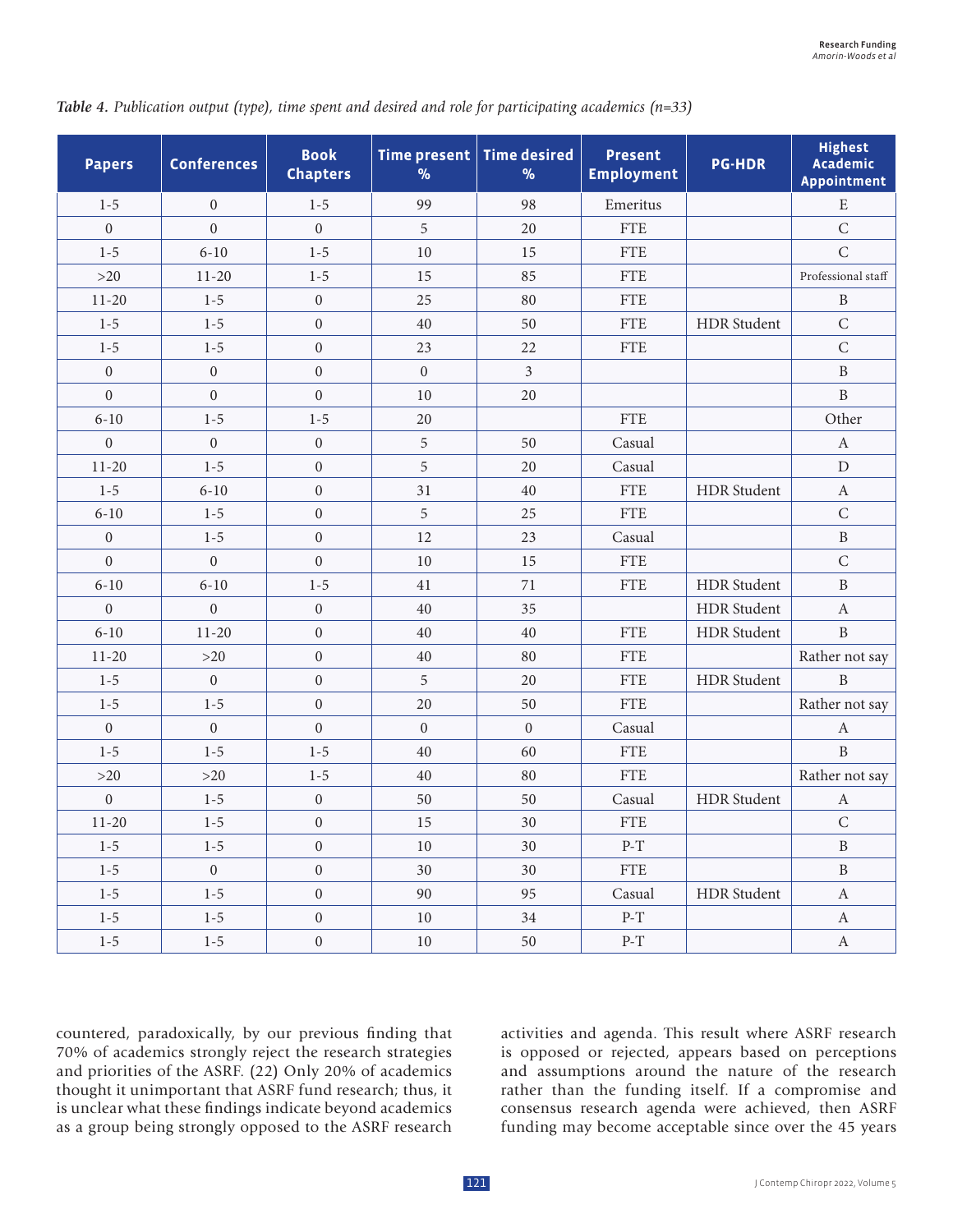|  | Table 5. Barriers to research and collaboration by participating |
|--|------------------------------------------------------------------|
|  | academics ( $n=33$ ) and practitioners ( $n=340$ )               |

|                      | <b>Barriers to Research</b> |                | <b>Academic</b> |           | <b>Practitioner</b> |
|----------------------|-----------------------------|----------------|-----------------|-----------|---------------------|
| Time                 | 1 Very important            | 19             | 59.4%           | 191       | 61.6%               |
|                      | 2                           | 8              | 25.0%           | 61        | 19.7%               |
|                      | 3                           | 3              | 9.4%            | 39        | 12.6%               |
|                      | $\overline{4}$              | $\mathbf{0}$   | $0.0\%$         | 9         | 2.9%                |
|                      | 5                           | $\overline{c}$ | 6.3%            | 10        | 3.2%                |
| Interest             | 1 Very important            | 1              | 3.1%            | 47        | 15.7%               |
|                      | 2                           | $\overline{2}$ | 6.3%            | 36        | 12.0%               |
|                      | 3                           | 7              | 21.9%           | 77        | 25.7%               |
|                      | $\overline{4}$              | 7              | 21.9%           | 59        | 19.7%               |
|                      | 5                           | 15             | 46.9%           | 81        | 27.0%               |
| Financial            | 1 Very important            | 13             | 40.6%           | 106       | 34.8%               |
| support              | 2                           | 9              | 28.1%           | 71        | 23.3%               |
|                      | 3                           | 6              | 18.8%           | 82        | 26.9%               |
|                      | $\overline{4}$              | 1              | 3.1%            | 29        | 9.5%                |
|                      | 5                           | 3              | 9.4%            | 17        | 5.6%                |
| Knowledge/           | 1 Very important            | $\overline{c}$ | 6.3%            | 101       | 33.0%               |
| skills               | 2                           | 9              | 28.1%           | 93        | 30.4%               |
|                      | 3                           | 10             | 31.3%           | 64        | 20.9%               |
|                      | $\overline{4}$              | 8              | 25.0%           | 32        | 10.5%               |
|                      | 5                           | 3              | 9.4%            | 16        | 5.2%                |
| Relevance            | 1 Very important            | $\mathbf{0}$   | $0.0\%$         | 17        | 5.7%                |
|                      | $\overline{2}$              | $\overline{4}$ | 12.5%           | 21        | 7.1%                |
|                      | 3                           | 10             | 31.3%           | 92        | 31.0%               |
|                      | $\overline{4}$              | 7              | 21.9%           | 69        | 23.2%               |
|                      | 5                           | 11             | 34.4%           | 98        | 33.0%               |
| Institutional        | 1 Very important            | $\overline{4}$ | 12.5%           | 63        | 20.7%               |
| support              | $\overline{c}$              | 8              | 25.0%           | 73        | 23.9%               |
|                      | 3                           | 11             | 34.4%           | 116       | 38.0%               |
|                      | $\overline{4}$              | $\overline{4}$ | 12.5%           | 28        | 9.2%                |
|                      | 5                           | 5              | 15.6%           | 25        | 8.2%                |
| <b>Collaboration</b> |                             |                |                 |           |                     |
| Oher disciplines     | Yes                         | 26             | 78.80%          | <b>NA</b> | <b>NA</b>           |
|                      | N <sub>0</sub>              | 5              | 15.20%          | <b>NA</b> | NA                  |
| Other                | Yes                         | 22             | 66.70%          | NA        | NA                  |
| institutions         | No                          | 9              | 27.30%          | NA        | <b>NA</b>           |

of its existence, the organization has funded over 250 projects in excess of AUD\$2.8 million. (45) Academics seeking scarce funds may consider the benefits of collegiality to access this resource. Both groups agreed the Australian Spinal Research Foundation (ASRF) and Chiropractic Australia Research Foundation (CARF) have a responsibility to allocate funding and resources to support research. This would be expected since this is the charter of these various organizations. Naturally, individual organizations identify and allocate research funding based on their own discretion, but results of this study suggest that chiropractic research organizations could at least interact and cooperate to identify and develop a common research agenda to facilitate research in topics of value and meaning to the chiropractic profession within the context of the broader public health landscape. Such a research agenda would include research related to the primary health sector, in which chiropractic is embedded. A common reseach agenda would, thus, depend on the appetite for cooperation.

The difficulty in formulating a truly collegial approach to support of research in the Australian Chiropractic profession relates to partly to quantifying funding and projects. Despite laying claim to be the "peak body for evidence-based Chiropractic" in Australia, CA/ CARF appear to be the least transparent with respect to publication of recipients of research funds. (46) Thus, it is not possible to compile a register of all projects funded in Australia by the 3 main stakeholders, since CA/CARF do not publish an itemized list of funded projects.

Both groups felt to a much lesser extent that providing funding and resources to support chiropractic research was a responsibility of field practitioners. Given the funding for all the organizations listed (excepting universities) has been primarily from the Australian chiropractic practitioner community, this may not be surprising. Over 95% of practitioners and just under 88% of academics felt universities with chiropractic programmes had a responsibility to fund research; thus, it is somewhat dissonant to observe the current funding model of Australian chiropractic research in universities is one that involves substantial funding indirectly from field practitioners via their peak professional organization, the ACA. (22,35) This occurs despite the unrevealed but seeming profitability of chiropractic programs to their hosting institutions where it appears a relatively small proportion of revenue is directed back to 'chiropractic' research. Another concerning, paradoxical finding was the relatively high proportion (27.3%) of academics who claimed to self-fund their own research. Just how this self-funding occurs is unclear. Anecdotally it is possible academics may be expected to carry out research in their own time due to the tighter fiscal landscape of Australian academia over recent times. (47)

#### *Perspectives on Research*

Personal paradigms affect clinical practice and attitudes to research regardless of where one is positioned on the 'philosophical' or ideological continuum whether they be practitioner, academic or researcher. The simplistic division of the profession into two discrete 'camps' based on a historical schism (48), often reflects authorship bias and ignores the full range of professional perspectives and risks descending into scientific imperialism (49) and what Sackett described as 'the tyrannizing' of evidencebased practice. (50)

Our data confirm nomenclature and terminology are still flashpoints within the profession engendering passionate debate and posturing from each end of the continuum. Despite being listed in the ICD (ME93.Y) (51) and defined within World Health Organization (WHO) publications (52), the use of 'vertebral subluxation complex' or 'subluxation' remains controversial within the profession. All stakeholders may consider the desirability of a more pragmatic, collegial approach to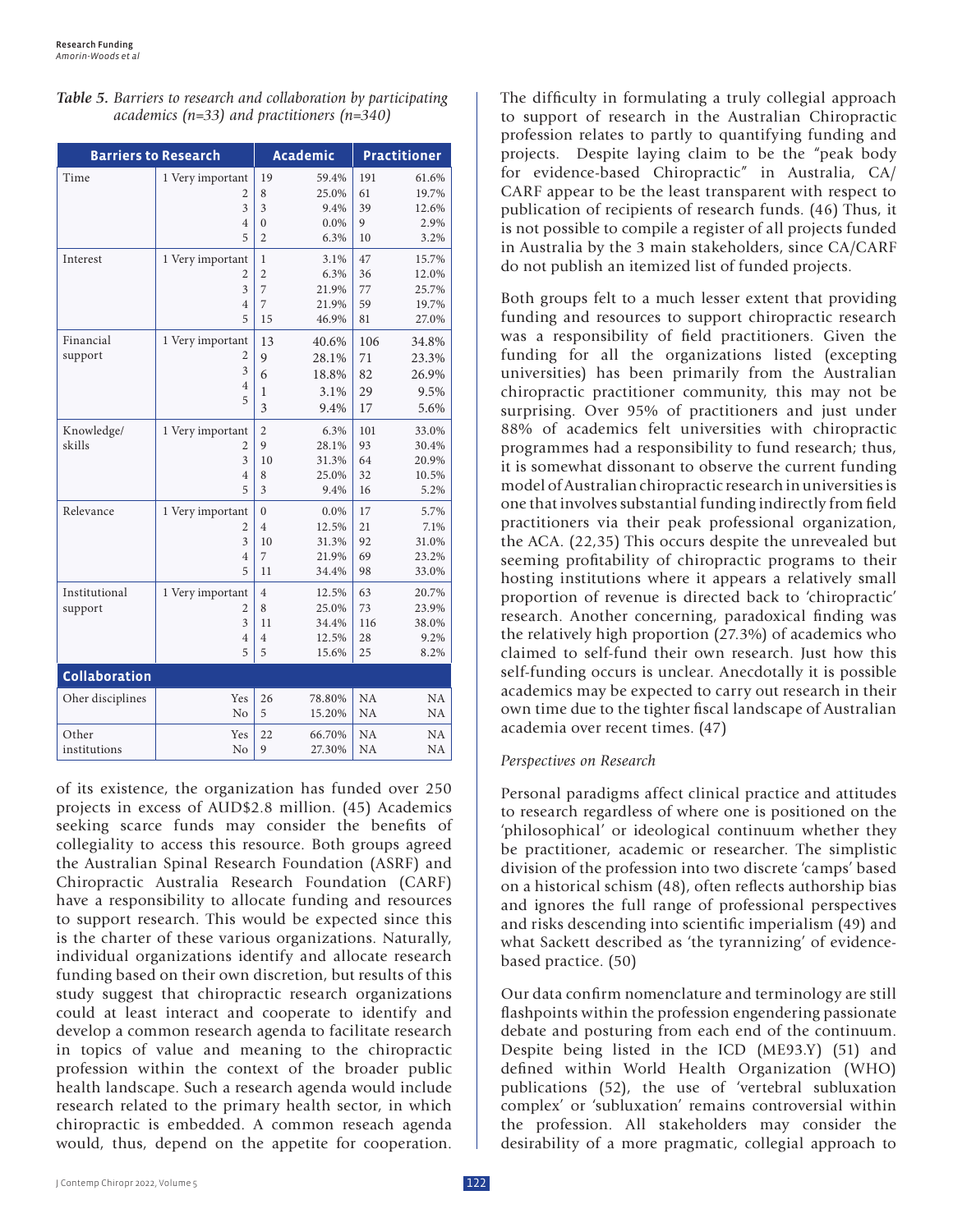| <b>Table 6.</b> Funding secured in last 5 years by participating |
|------------------------------------------------------------------|
| $academics (n=33)$                                               |

| <b>Funding secured</b> | n        | $\%$    |
|------------------------|----------|---------|
| No funding received    | 26       | 78.8%   |
| University funding     | 18       | 54.5%   |
| Category 3             | 13       | 39.4%   |
| Personal/self-funded   | 9        | 27.3%   |
| International B        | 5        | 15.2%   |
| Category 1             | 3        | 9.1%    |
| Category 2             | 3        | 9.1%    |
| International A        | 1        | 3.0%    |
| Other                  | 1        | 3.0%    |
| Category 4: CRC        | $\Omega$ | $0.0\%$ |
| Other Non-HERDC        | $\theta$ | $0.0\%$ |

*Legend: HERDC funding, Category one: Australian competitive grants (e.g. NHMRC, ARC), Category two: Other public sector research income (e.g. government business enterprises, state govt., local govt), Category three: Industry and other research income (e.g. contracts, grants, donations, bequests and foundations), Category 4: Cooperative Research Centre (CRC) Research Income, Other Non-HERDC categories of funding; International A: Competitive, Peer-Reviewed Research Grant Income (non-Australian industry or non-Australian Government), International B: Other Income (contracts, grants, donations, bequests and foundations), University research funding, Personal/self-funded research*

professional dissonance. For example, if one were to replace the controversial 'subluxation' with the generic term 'spinal disorders' or "dysfunction of the functional spinal unit\*  $(FSU)''(53,54)$ , there would appear to be little disagreement between academics and practitioners regarding perspective on the ASRF research agenda. The ASRF research agenda items cover basic science, clinical practice, public health and epidemiology. When substituting the term 'spinal disorders' for 'subluxation', the items would correlate with the research priorities of academics as evidenced in our previous report. (22,55,56)

The Bland-Altman chart shows that there seems to be disagreement between the 2 groups for the 4 items of "MSK focused," "Detection/correction of subluxations," "traditional chiropractic terminology," and "Traditional chiropractic philosophy". However, it appears very borderline disagreement for the three items of "Detection/ correction of subluxations", "traditional chiropractic terminology," and "Traditional chiropractic philosophy." In practice, this implies there is scope for negotiation and compromise on these 3 items, toward agreement, between the two groups.

### *Publication Output and Type by Author, Time Spent in Research, Barriers to Research, Collaboration*

The average publication rate per year for Australian chiropractic academics in the PubMed database has previously been found to be very low when compared to other health disciplines. (57,58) No studies to our knowledge have previously recorded publication data for field practitioners in Australia. Thus, the assumption is that research output across the entire chiropractic profession is also low. This is the first time to our knowledge the publication output and capacity, indeed the interest and desire to participate in research among Australian field practitioners has been investigated. Unfortunately among academics, there has been little improvement since 2013 when the average yearly publication rate for academics was reported as 0.62, which is very low when compared to other professions. (57) We found 39.4% of academics, reported publishing between 1-5 papers (av <1 per year) in the preceding 5 years, while 27.3% reported not publishing anything in that time. The universities with chiropractic programs may need to undertake a pragmatic review of time and resource allocation to facilitate greater quality publication output in future.

An anomalous incidental finding was that of academics reporting no publications in the last 5 years,  $18\%$  (n=6, excluding PG-HDR students) reported spending on average 15% of their time currently engaged in research. Since Australian academic salaries range between AUD\$80,000 (level A)-\$215,000 (level E), translated into financial terms, this non-productive time in terms of publication cumulatively represents a significant amount annually. (59) This raises serious questions over scarce resource allocation. It still appears as though there are a small number of high performers in terms of publication output among academics. Interestingly there were several field practitioners who reported publishing 20 or more papers in the same time frame, and just under 9% of field practitioners reported they had published a scientific paper. This would appear to be a potential resource that could be accessed to facilitate increased future output, possibly in collaboration with unpublished and underperforming academics.

In defense of chiropractic academics and their institutions, their primary mandate is not to undertake or lead high-level research or compete for research funding, but rather to deliver sound quality teaching, learning and supervision in undergraduate chiropractic programmes. Furthermore, in times of global financial crises and a pandemic, the viability of many university-based courses has been challenged, where the quality of taught courses and student numbers are a higher priority over research. Hence, it is probably unreasonable to expect chiropractic academics and their respective institutions to fully-fund, lead and undertake research, when this is not their 'core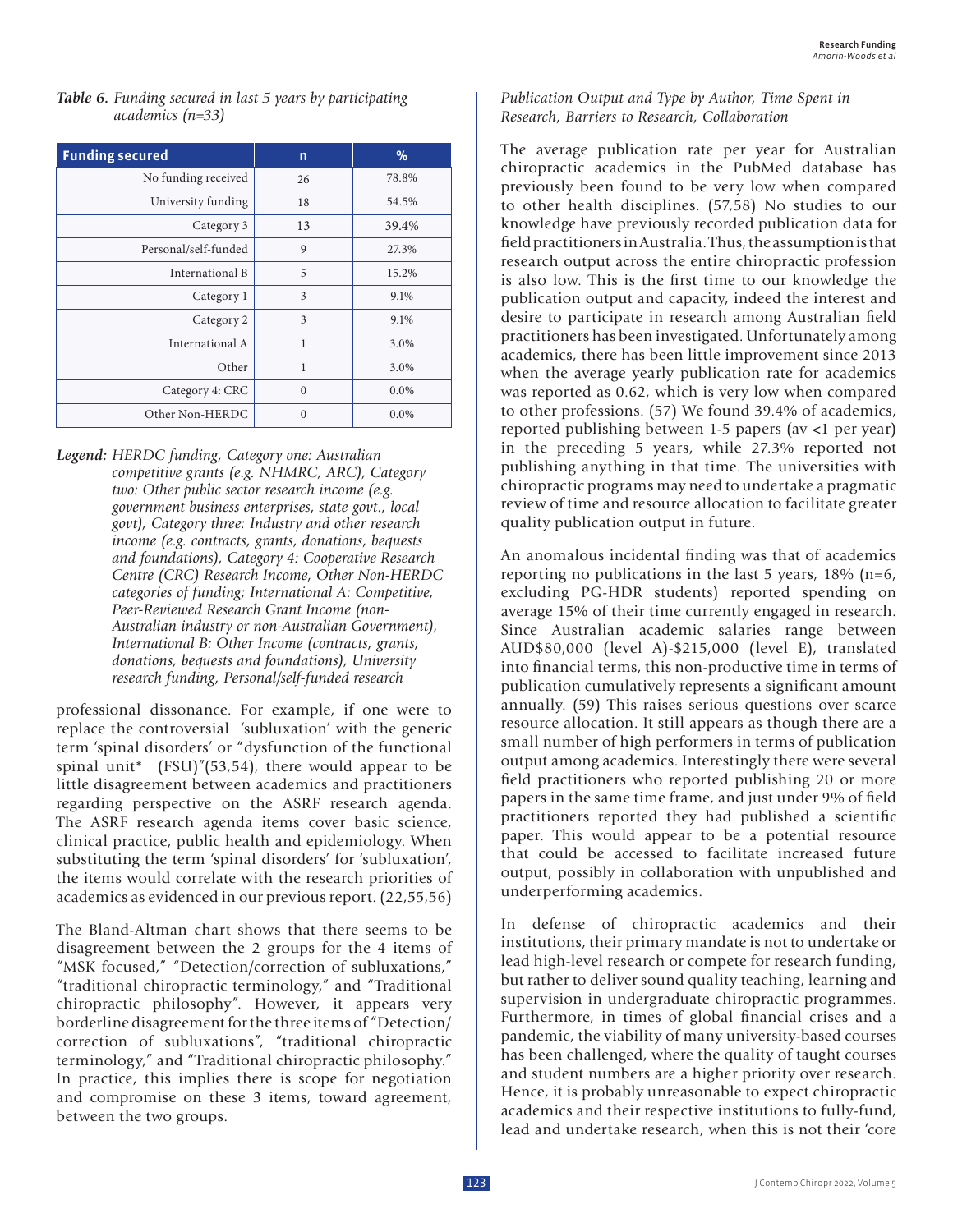business'. In fact, the results offered in this paper broadly support the notion that chiropractic institutions focus on producing competent, safe practitioners by offering quality taught undergraduate courses rather than research.

Allocation of 'research time' is intrinsic to publication output. The research performance of individual academics is based on their 'research output', in the form of publications, grants or supervision of research students, but historically, little attention has been paid to the 'input' or the time required to achieve these outputs. Evidence shows academic staff strongly support a transparent and holistic approach to workload planning which acknowledges the full range of activities they undertake. (60) Bowen *et al* (2019) stress developing strong collaborative partnerships between health service researchers and the end users of the research to ensure impact. They call for a 're-imagining' of methodologies and identify a need to develop capacity in the applied research and an equipped health workforce. (61,62) Mixing experience with naivety offers the possibility for wide ranging discussion and development of innovative initiatives. (63)

It is possible that increasing research output can be achieved by various mechanisms such as the development of research centers and research training; strategically using doctoral student research; facilitating staff research through teaching release and other programs; encouraging collaborative programs with partner universities; increasing staff with doctoral qualifications; dealing with high student numbers; and devising marketing strategies to advertise research strengths. (64) These are all mechanisms that are open to the chiropractic profession, and some have been used to date; however it seems from our data, little progress has been made over the last decade in terms of 'per capita' publication output.

To explore solutions to the issues of lack of research in the chiropractic landscape, it is key initially to determine the appetite for doing and participating in research across the various chiropractic stakeholders and interest groups in Australia – this would identify interested, capable and cooperative engagement and participants. With these groups in mind, then identify novel or innovative ways to fund and support research e.g., practitioner donations and institutional grants, possibly creating brand new research entities that have the capacity and resources to conduct/implement research. Relying on universitybased chiropractic programs or institutions where research is not the mandate or priority, particularly where there is limited capacity, is seemingly unrealistic. In addition, engage with existing organizations that conduct chiropractic-related research with a view to finding ways to implement research with less bureaucracy and confounding interests. Finally, identify ways and organizational capacity, through associations, colleges and groups, to translate research into practice and lobby healthcare funders.

The research agenda and topic for study/testing should focus and cover the 'common ground' between stakeholder groups, institutions and organizations, while these agreed agenda research items should align and reflect broader health care priorities, such as in primary contact, in which chiropractic is embedded. Prior to choosing the research agenda, those research topics with the highest probable impact and usefulness/relevance to practice, should be prioritized, with a view to improve on care services, access to services/delivery and facilitate professional interests.

## *Funding Secured*

We previously observed that like researchers, practicing chiropractors also have a vested interest in the value of practice-relevant, high-quality research being conducted, both for their patient care and for the wider profession. Practitioners not only help fund research but need to have confidence that research findings are both applicable and definitive when informing clinical practice. (22) Since many academics have not published anything, the finding that the majority (78.8%), also reported having not secured any funding for research in the preceding 5 years, is consistent. There were only 3 academics who reported securing Category 1 funding in the preceding 5 years. The 2 most commonly reported sources of funding secured (54.5%) were university funding and category 3 (39.4%). Notably, 27.3% of academics reported self-funding their own research. The nature of this self-funding was not specified but could conceivably include 'free time' spent in research. Universities may expect some academics to have research as a 'hobby'. The higher level of Cat 3 funding (Industry and other research income e.g., contracts, grants, donations, bequests and foundations) compared to Cat 1 (Australian competitive grants e.g., NHMRC, ARC), illustrates that the profession is dependent on internal resources for the majority of research funding.

#### *Comparison to Other Health and Medical Research in Australia*

We refer to data provided by the Australian Institute of Health & Welfare (65) and an eloquent summary of the history of health and medical research in Australia. (66) The establishment of the NHMRC in 1936 formalized government funding with the role of the National Health and Medical Research Council (NHMRC) expanding to support discovery research and also to work to achieve the benefits of research for the community. After a restricted early focus of research prior to the 1940s, Australian health and medical research has broadened and now includes basic biomedical science, clinical medicine and science, public health, and health services.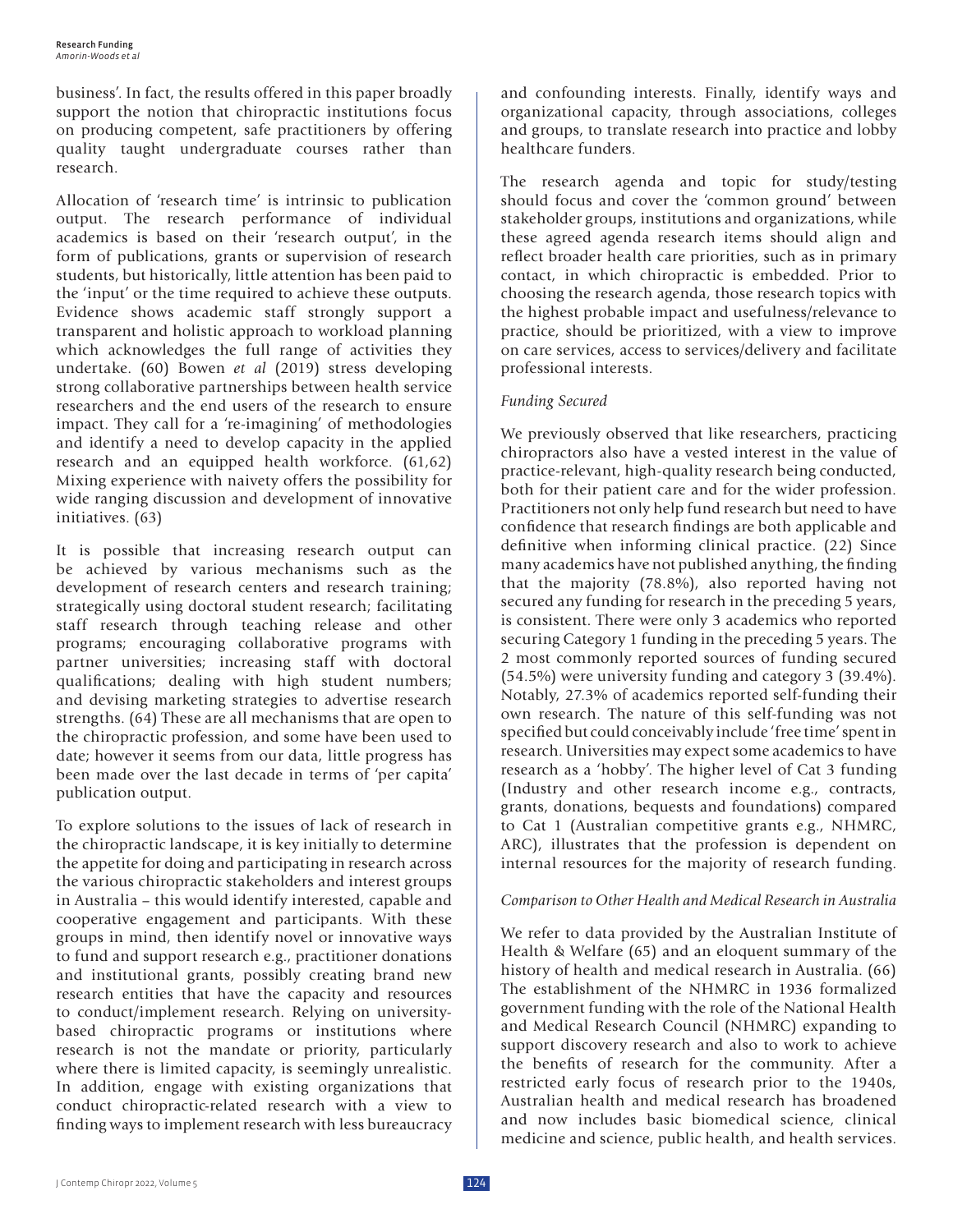This is evidenced by the Australian Government's (Federal) expenditure on health and medical research in 2017-2018 being approximately AU\$ 4.4 billion, of which AU\$862 million was via the National Health and Medical Research Council (NHMRC). For 2017-2018 there was AU\$404 million of non-government (private) funding, while State (non-Federal) funding was around AU\$827 million, giving a grand total of around AU\$5.75 billion. In 2018–19, \$206 million was funded through the Medical Research Future Fund, providing grants of financial assistance to support health and medical research and innovation.

Community support and recognition of health and medical research has been high in recent decades and Australian health and medical research rates highly against international benchmarks. To maintain the momentum of high-quality, relevant research, countries with a developed health system need an active, involved health and medical research effort.

Independent medical research institutes (private, nongovernment, and/or university-based) have long been a distinctive feature of Australian health and medical research and remain an important component to research conduct and activity, particularly in the development and testing of novel or existing treatments/ interventions.

By extrapolation, the key features of organized health and medical funding that may be translated to chiropracticrelated research are:

- The need for persistent and dedicated research efforts, despite potential barriers or setbacks
- Good leadership, which is essential for the conduct of relevant, high-quality research
- Research should test and discover, but also be meaningful to the community
- Research funding should ideally come from both government and non-government (private) sources, engaging with both government and private research organizations
- Research needs to be of a high standard (quality, integrity, ethics), preferably of international standing.
- Research warrants community support and recognition, including respect for research with the applicable industry

### *Limitations*

There are several important limitations and caveats on our data as previously reported. (22) In this section, participants self-reported only quantity and type of

output (there was no measure of the quality of journal published in or other metrics such as impact factor or citations). The limitation of our own resources meant there was no triangulation of actual publication data for either group to verify output to compare with selfreported data. Finally, research output was measured in strata rather than exact numbers resulting in best estimates.

We would reiterate that we did not collect data either on the quality of journals or citation metrics from either group which would be important for future studies. The debate of quality vs quantity is for future investigation. We received over 600 qualitative responses in the open text sections for future research the findings of which will be published in the future.

#### *Summary of Insights*

- We present here a fascinating set of outcomes suggesting mixed views and opinions on research, but that there are research priorities in common between the practicing chiropractors and chiropractic academics.
- There are recognized chiropractic organizations that fund research, but cooperation and consensus between these organizations regarding research strategy is lacking.
- Communication and cooperation between funding organizations should be encouraged and facilitated with a view to promote and enable meaningful research.
- The overlap in research priorities encountered within the chiropractic profession, considering all stakeholders, should be identified and ear-marked for implementation within the context of the primary contact setting of chiropractic profession.
- The academics who are employed in a purely educational role could be encouraged to transition to the production of research by collaborating with field practitioners.
- Engagement and capacity building is possible for the large pool of practitioners who have indicated an interest in research to take up 'research as a hobby'. Participation could improve overall capacity and open pathways other than clinical practice for the 'clinician researcher'.

# **CONCLUSION**

This study suggests that research activity and output across the Australian chiropractic profession is still modest and of variable utility, particularly related to contemporary evidence-based clinical practice. There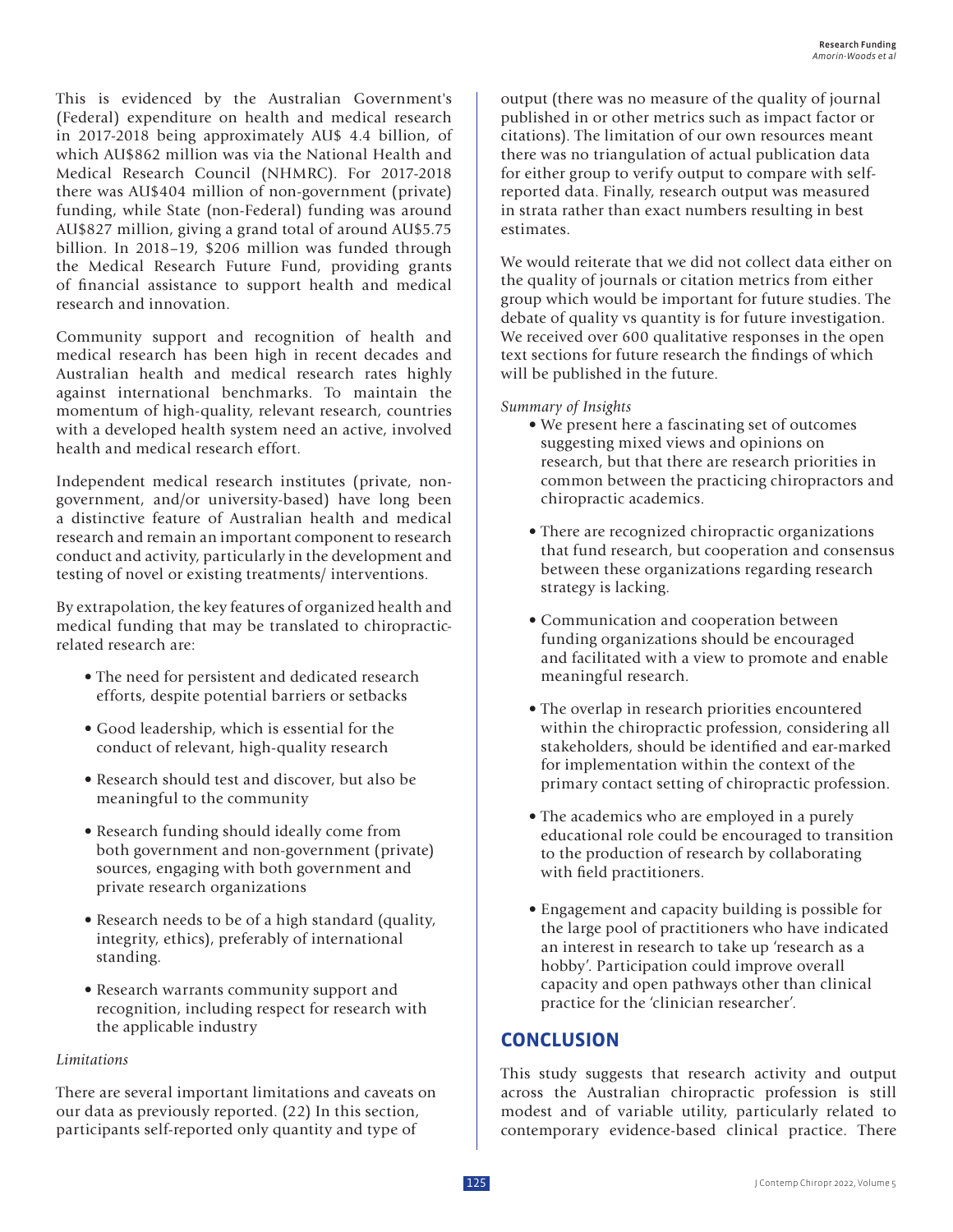remains a disconnect between time/effort allocated to research and volume of publications. There are a small number of organizations that support and fund chiropractic research, but their efforts appear fragmented and divided, lacking collegiality. There is clearly scope for cooperation between chiropractic research funding organizations and optimization of research activity to generate and implement a consensus research agenda. Any agenda should be duty-bound to align with needs and evolution of the chiropractic profession within a modern healthcare landscape. This study offers recommendations on facilitation and improvement on a consensus Australian research agenda.

# **REFERENCES**

- 1. Adams J, Lauche R, Peng W, Steel A, Moore C, Amorin-Woods LG, *et al*. A workforce survey of Australian chiropractic: the profile and practice features of a nationally representative sample of 2,005 chiropractors. BMC Compl Alternative Med 2017;17(1):14
- 2. Adams J, Peng W, Steel A *et al*. A cross-sectional examination of the profile of chiropractors recruited to the Australian Chiropractic Research Network (ACORN): a sustainable resource for future chiropractic research. BMJ Open 2017;7(9)
- 3. CBA. Code of Conduct for Chiropractors 2010 [Available from: http://www.chiropracticboard. gov.au/Codes-guidelines.aspx
- 4. Balas EA, Weingarten S, Garb CT, Blumenthal D, Boren SA, Brown GD. Improving preventive care by prompting physicians. Arch Intern Med 2000;160(3):301-308
- 5. Green LW. Making research relevant: if it is an evidence-based practice, where's the practice-based evidence? Fam Pract 2008;25(suppl\_1):i20-24
- 6. Holt K, Niazi IK, Nedergaard RW, Duehr J, Amjad I, Shafique M, *et al*. The effects of a single session of chiropractic care on strength, cortical drive, and spinal excitability in stroke patients. Sci Rep 2019;9(1):2673
- 7. ICEC. The International Chiropractic Education Collaboration. Clinical and professional chiropractic education: a position statement: International Chiropractic Education Collaboration; 2017 [Available from: https://www. cmcc.ca/documents/international-chiropracticeducation-collaboration-position-statement.pdf
- 8. Funk MF, Frisina-Deyo AJ, Mirtz TA, Perle SM. The prevalence of the term subluxation in chiropractic degree program curricula throughout the world. Chirop Man Ther 2018;26(1):24
- 9. Nelson CF, Lawrence DJ, Triano JJ, Bronfort G, Perle SM, Metz RD, *et al*. Chiropractic as spine care: a model for the profession. Chiropr Osteopat 2005;13
- 10. Schneider MJ, Evans R, Haas M, Leach M, Hawk C, Long C, *et al*. US chiropractors' attitudes, skills and use of evidence-based practice: A crosssectional national survey. Chirop Man Ther 2015;23(1):16
- 11. Leach MJ, Gillham D. Are complementary medicine practitioners implementing evidence based practice? Complement Ther Med 2011;19(3):128-136
- 12. Leach MJ. Evidence-based practice: A framework for clinical practice and research design. Int J Nurs Pract 2006;12(5):248-251
- 13. Leach MJ, Gillham D. Evaluation of the Evidence-Based practice Attitude and utilization SurvEy for complementary and alternative medicine practitioners. J Eval Clin Pract 2008;14(5):792-798
- 14. Terhorst L, Leach MJ, Bussières A, Evans R, Schneider MJ. Evaluating the psychometric properties of the evidence-based practice attitude and utilization survey. J Altern Complement Med 2016;22(4):328-335
- 15. Bakkum BW, Chapman C. Barriers to peerreviewed journal article publication of abstracts presented at the 2006–2008 Association of Chiropractic Colleges Educational Conference and Research Agenda Conference Meetings. J Chiropr Educ 2017;31(1):20-26
- 16. Kawchuk G, Newton G, Srbely J et al. Knowledge transfer within the Canadian chiropractic community. Part 2: narrowing the evidencepractice gap. J Can Chiropr Assoc. 2014;58(3):206- 214
- 17. Kawchuk G, Bruno P, Busse JW *et al*. Knowledge transfer within the Canadian chiropractic community. Part 1: understanding evidencepractice gaps. J Can Chiropr Assoc 2013;57(2):111- 115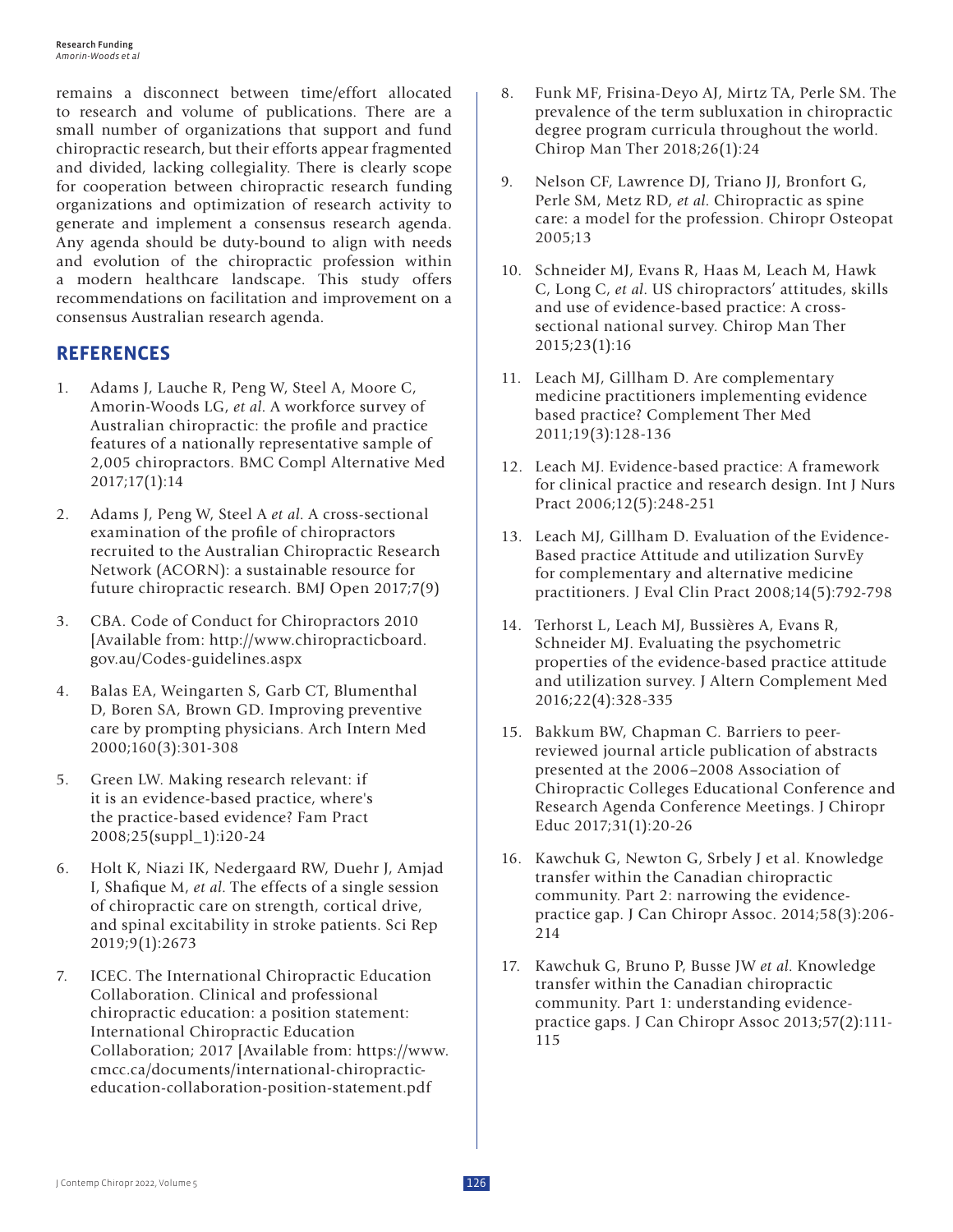- 18. McKibbon KA, Lokker C, Wilczynski NL *et al*. A cross-sectional study of the number and frequency of terms used to refer to knowledge translation in a body of health literature in 2006: a Tower of Babel? Implement Sci 2010;5:16
- 19. Brehaut JC, Eva KW. Building theories of knowledge translation interventions: use the entire menu of constructs. Implement Sci 2012;7:114
- 20. Cabana MD, Rand CS, Powe NR *et al*. Why don't physicians follow clinical practice guidelines? A framework for improvement. JAMA 1999;282(15):1458-1465
- 21. Cabana MD, Rushton JL, Rush AJ. Implementing practice guidelines for depression: applying a new framework to an old problem. Gen Hosp Psychiatry 2002;24(1):35-42
- 22. Amorin-Woods LG, Woods BL, Moore CS, Leach MJ, Kawchuk GN, Adams J. Research priorities of the Australian chiropractic profession: a crosssectional survey of academics and practitioners. J Manip Phys Therap 2022;In press
- 23. Adams J, Steel A, Chang S, Sibbritt D. Helping address the national research and research capacity needs of Australian chiropractic: introducing the Australian Chiropractic Research Network (ACORN) project. Chiropr Man Therap 2015;23(12)
- 24. Adams J, Steel A, Moore C, Amorin-Woods L, Sibbritt D. Establishing the ACORN National Practitioner Database: strategies to recruit practitioners to a national practice-based research network. J Manip Physiol Ther 2016;39(8):594-602
- 25. ACA. CARL Program: Funding by Australian Chiropractors Association: Australian Chiropractors Association; 2020 [Available from: https://www.chiro.org.au/research/carl/.
- 26. Adams J, Kawchuk G, Breen A et al. Leadership and capacity building in international chiropractic research: introducing the chiropractic academy for research leadership (CARL). Chiropr Man Therap 2018;26:5
- 27. CARL. Chiropractic Academy of Research Leadership (CARL) Program 2016 [Available from: https://www.carlresearchfellows.org/
- 28. Hartvigsen J, Kawchuk G, Breen A *et al*. Leadership and capacity building in chiropractic research: report from the first CARL cohort. Chirop Man Ther 2021;29(1):9
- 29. ACA. PhD and MRes Scholarships 2020 [Available from: https://www.chiro.org.au/research/ scholarships/
- 30. CA. Call for Applications for 2020 PhD Scholarship Funding: Chiropractic Australia; 2020 [Available from: https://chiropracticaustralia.org. au/research/applications/.
- 31. ACA. Back Complaints in Elders: Chiropractic – Australia (BACE:C-A) study.: Australian Chiropractors Association; 2020 [Available from: https://www.chiro.org.au/research/bace-study/
- 32. CARF. Chiropractic Australia Research Foundation: Annual reporting Australian Charities and Not-For-Profits Commission Charity Register2019 [Available from: https://www.acnc. gov.au/charity/charities/a6dcf4ea-38af-e811-a95e-000d3ad24c60/documents/.
- 33. CARF. Chiropractic Australia: Research Foundation 2020 [Available from: https:// chiropracticaustralia.org.au/research/.
- 34. ACA. ACA Strategic Plan: Funding of Research 2020 [Available from: https://chiropractors.asn.au/ publications-research/caa-research
- 35. Tate A. Editors Note. The Australian Chiropractor [Internet]. 2019 May 2, 2019; (Feb 2019):[4 p.]. Available from: https://chiropractors.asn. au/images/stories/Files/TAC/TAC%20040%20 FEB%202019%20online%20v3.pdf
- 36. Amorin-Woods LG, Woods BL, Moore CS, Leach MJ, Kawchuk GN, Adams J. Developing the Chiropractic Research Priorities in Australia (ChiRPA) Study: a study design protocol. Adv Integr Med 2019;7(2):108-117
- 37. Pfizer. Pfizer Australia Careers: Pfizer Australia; 2016 [Available from: https://www.pfizer.com.au/ careers
- 38. PEDro. Physiotherapy Evidence Database: University of Sydney/Neuroscience Research Australia (NeuRA); 2020 [Available from: https:// www.pedro.org.au/
- 39. Hunt G. \$180 million in medical research to improve the lives of Australians greghunt.com.au: Greg Hunt: Federal Minister for Health & Aging; 2021 [Available from: https://www.greghunt.com. au/180-million-in-medical-research-to-improvethe-lives-of-australians/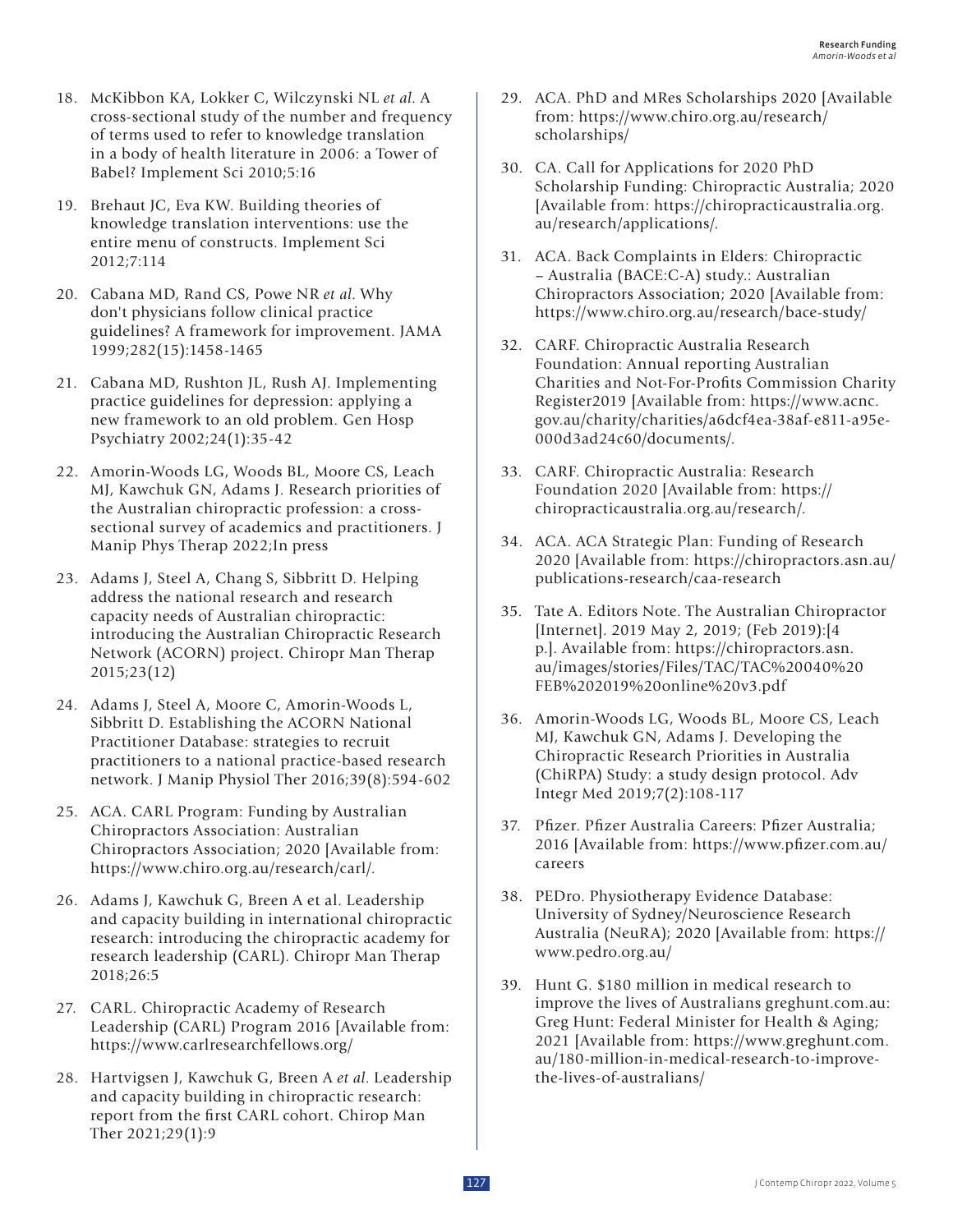- 40. DoH. Budget 2020-21: Record health and aged care investment under Australia's COVID-19 pandemic plan Canberra: Department of Health; 2021 [Available from: https://www.health.gov.au/ ministers/the-hon-greg-hunt-mp/media/budget-2020-21-record-health-and-aged-care-investmentunder-australias-covid-19-pandemic-plan
- 41. MaqU. \$5.3 million funding boost for Macquarie medical research Sydney Australia: Macquarie University; 2021 [Available from: https:// www.mq.edu.au/thisweek/2021/06/30/5-3 million-funding-boost-for-macquarie-medicalresearch/?mkt\_tok=MDEcLVVCWC0xMjAAAAF-F7j-MmNU4x\_ihD84GS-z2GTfUBkfHCrU7HAF\_ du6vWiAaBTI4hDnSay2lvS5\_ f7Gi0xu5qpTBJvqSH9f9LB7eOqZOVzLjsD8y1EKK kAMAw#.YO-1rugzbIU
- 42. SurveyMonkey. Survey Monkey: Get answers with surveys [Available from: https://www. surveymonkey.net/
- 43. Dillman DA. Mail and internet surveys: The tailored design method 2nd Edition--2007 Update with new Internet, visual, and mixed-mode guide. Hoboken, NJ: John Wiley & Sons; 2007
- 44. Konstan JA, Simon Rosser BR, Ross MW, Stanton J, Edwards WM. The story of subject naught: a cautionary but optimistic tale of internet survey research. J Comput Mediat Commun 2005;10(2):online
- 45. ASRF. The latest in ASRF news Funding Announcement. ASRF Newsletter [Internet]. 2022 March 24 March 2022; (3):[4 p.]. Available from: https://spinalresearch.com.au/newsletter/
- 46. CA. We are Chiropractic: Chiropractic Australia is the peak body for evidence-based Chiropractic.: Chiropractic Australia; 2022 [Available from: https://chiropracticaustralia.org.au/resources/ about-chiropractic/.
- 47. Kenny J, Fluck AE. Emerging principles for the allocation of academic work in universities. Higher Education. 2022;83:1371–88.
- 48. Strahinjevich B, Simpson JK. The schism in chiropractic through the eyes of a 1st year chiropractic student. Chiropr Man Therap 2018;26(1):2.
- 49. Dupre J. Against scientific imperialism. PSA: Proceedings of the Biennial Meeting of the Philosophy of Science Association. 1994;2:374-381
- 50. Sackett D, Rosenberg W, Muir Gray J, Haynes R, Richardson W. Evidence based medicine: what it is and what it isn't. BMJ 1996;312(7023):71-72
- 51. WHO. International Statistical Classification of Diseases and Related Health Problems (ICD): World Health Organization; 2022 [3 June 2022]. Available from: https://www.who.int/standards/ classifications/classification-of-diseases.
- 52. WHO. WHO guidelines on basic training and safety in chiropractic: World Health Organization; 2005 [Available from: https://apps.who.int/iris/ handle/10665/43352.
- 53. Chockalingam N, Needham R. Spinal Biomechanics. In: Moramarco M, Borysov M, Ng SY, Weiss H-R, editors. Schroth's Textbook of Scoliosis and Other Spinal Deformities. United Kingdom: Cambridge Scholars Publishing; 2020.
- 54. White AA, Panjabi MM. Clinical Biomechanics of the Spine. Philadelphia: Lippincott; 1990.
- 55. ASRF. Vertebral Subluxation Research: The Development of a Research Agenda for the Australian Spinal Research Foundation: Australian Spinal Research Foundation; 2016 [Available from: https://spinalresearch.com.au/wp-content/ uploads/2017/06/The-Research-Agenda.pdf.
- 56. ASRF. Our Research Agenda Melbourne, Australia: Australian Spinal Research Foundation; 2022 [Available from: https://spinalresearch.com.au/ research/.
- 57. Swain M, Downie A, Brown B, Lystad RP. A commentary to address the state of chiropractic research in Australia. Chir J Aust. 2013;43(2):73.
- 58. Hoskins W, Pollard H, Reggars J, Vitiello A, Bonello R. Journal publications by Australian chiropractic academics: are they enough? Chiropr Osteopat. 2006;14(1):13.
- 59. ANU. Schedule 1. Academic staff salary schedule Australian National University2021 [Available from: https://services.anu.edu.au/humanresources/enterprise-agreement/schedule-1 academic-staff-salary-schedule-0.
- 60. Kenny J, Fluck AE. Research workloads in Australian universities. Australian universities Review. 2018;60(2):25-37.